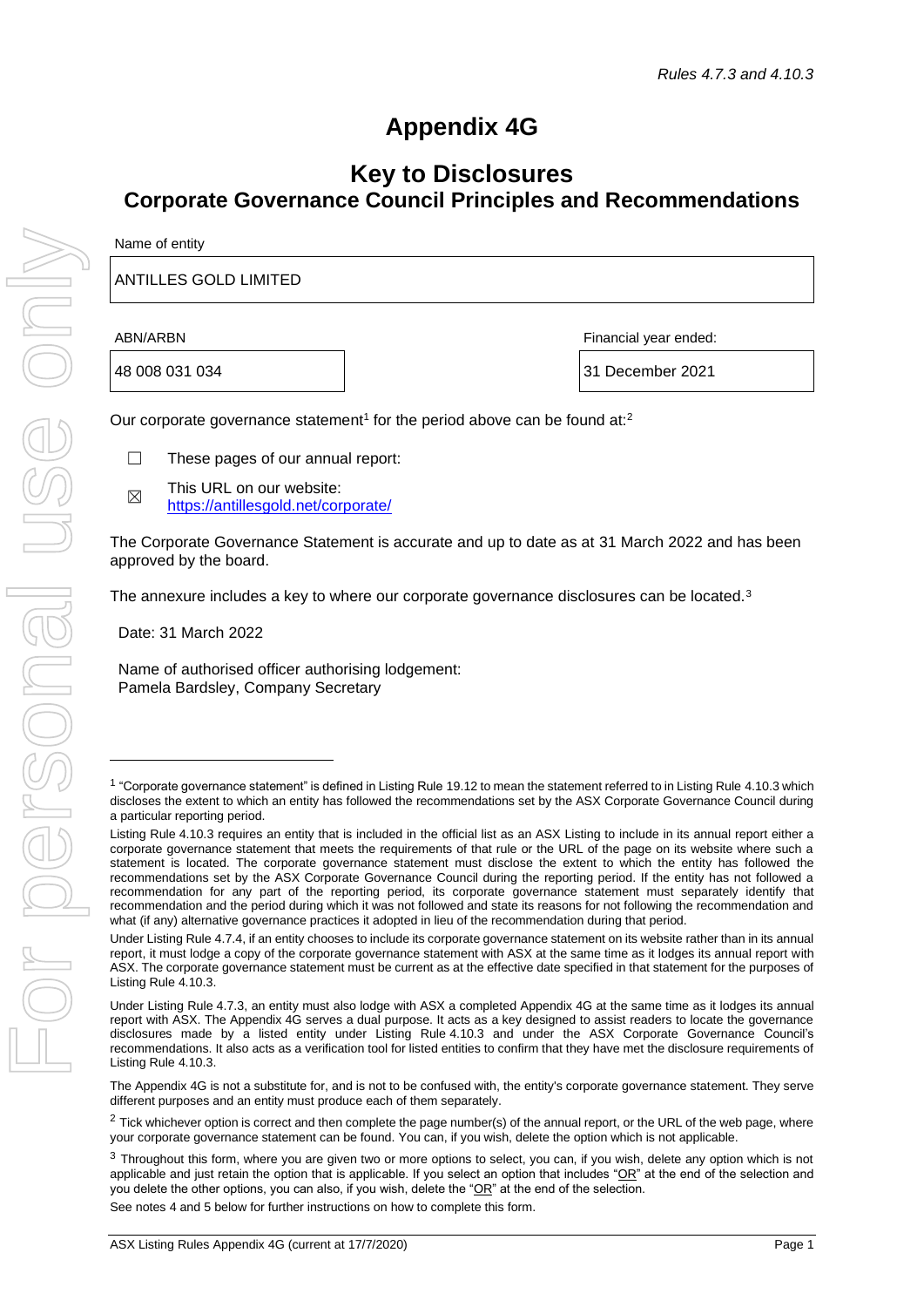#### **ANNEXURE – KEY TO CORPORATE GOVERNANCE DISCLOSURES**

|     | <b>Corporate Governance Council recommendation</b>                                                                                                                                                                                                                                                                                                  | Where a box below is ticked, $4$ we have followed the<br>recommendation in full for the whole of the period above. We<br>have disclosed this in our Corporate Governance Statement: | Where a box below is ticked, we have NOT followed the<br>recommendation in full for the whole of the period above. Our<br>reasons for not doing so are: <sup>5</sup> |
|-----|-----------------------------------------------------------------------------------------------------------------------------------------------------------------------------------------------------------------------------------------------------------------------------------------------------------------------------------------------------|-------------------------------------------------------------------------------------------------------------------------------------------------------------------------------------|----------------------------------------------------------------------------------------------------------------------------------------------------------------------|
|     | <b>PRINCIPLE 1 – LAY SOLID FOUNDATIONS FOR MANAGEMENT AND OVERSIGHT</b>                                                                                                                                                                                                                                                                             |                                                                                                                                                                                     |                                                                                                                                                                      |
| 1.1 | A listed entity should have and disclose a board charter setting<br>out:<br>the respective roles and responsibilities of its board and<br>(a)<br>management; and<br>those matters expressly reserved to the board and those<br>(b)<br>delegated to management.                                                                                      | ⊠<br>and we have disclosed a copy of our board charter at:<br>https://antillesgold.net/corporate/                                                                                   | set out in our Corporate Governance Statement OR<br>⊔<br>we are an externally managed entity and this recommendation<br>is therefore not applicable                  |
| 1.2 | A listed entity should:<br>undertake appropriate checks before appointing a director or<br>(a)<br>senior executive or putting someone forward for election as<br>a director; and<br>provide security holders with all material information in its<br>(b)<br>possession relevant to a decision on whether or not to elect<br>or re-elect a director. | ⊠                                                                                                                                                                                   | set out in our Corporate Governance Statement OR<br>Ш<br>we are an externally managed entity and this recommendation<br>$\Box$<br>is therefore not applicable        |
| 1.3 | A listed entity should have a written agreement with each director<br>and senior executive setting out the terms of their appointment.                                                                                                                                                                                                              | $\boxtimes$                                                                                                                                                                         | set out in our Corporate Governance Statement OR<br>⊔<br>we are an externally managed entity and this recommendation<br>└<br>is therefore not applicable             |
| 1.4 | The company secretary of a listed entity should be accountable<br>directly to the board, through the chair, on all matters to do with<br>the proper functioning of the board.                                                                                                                                                                       | $\boxtimes$                                                                                                                                                                         | set out in our Corporate Governance Statement OR<br>⊔<br>we are an externally managed entity and this recommendation<br>is therefore not applicable                  |

<sup>&</sup>lt;sup>4</sup> Tick the box in this column only if you have followed the relevant recommendation in full for the whole of the period above. Where the recommendation has a disclosure obligation attached, you must insert the location where that disclosure has been made, where indicated by the line with "*insert location*" underneath. If the disclosure in question has been made in your corporate governance statement, you need only insert "our corporate governance statement". If the disclosure has been made in your annual report, you should insert the page number(s) of your annual report (eg "pages 10-12 of our annual report"). If the disclosure has been made on your website, you should insert the URL of the web page where the disclosure has been made or can be accessed (eg "www.entityname.com.au/corporate governance/charters/").

<sup>&</sup>lt;sup>5</sup> If you have followed all of the Council's recommendations in full for the whole of the period above, you can, if you wish, delete this column from the form and re-format it.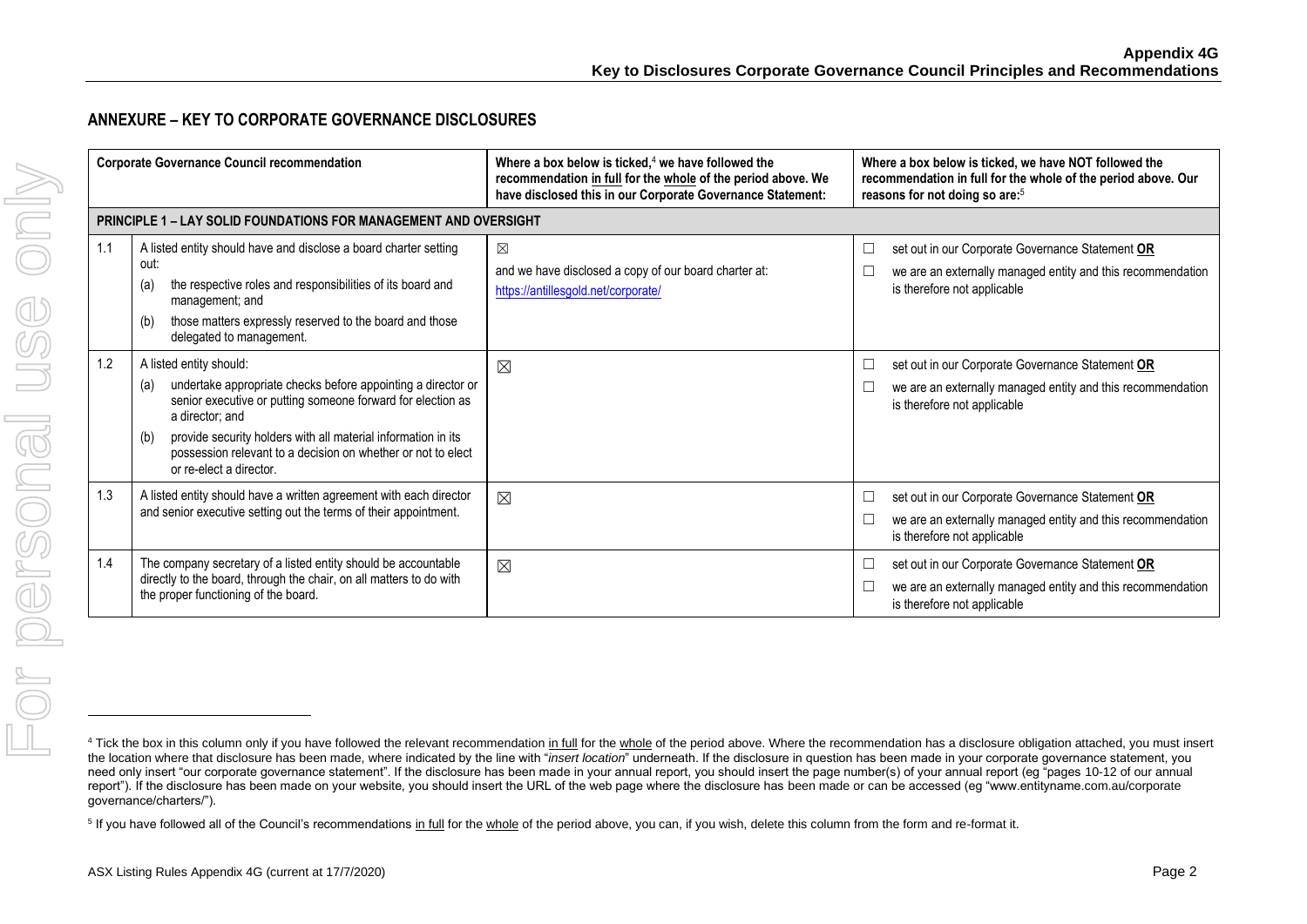|     | <b>Corporate Governance Council recommendation</b>                                                                                                                                                                                                                                                                                                                                                                                                                                                                                                                                                                                                                                                                                                                                                                                                                                                                                                                                                                                                                                                                                                                                                                                                                  | Where a box below is ticked, <sup>4</sup> we have followed the<br>recommendation in full for the whole of the period above. We<br>have disclosed this in our Corporate Governance Statement:                                                                                                                            | Where a box below is ticked, we have NOT followed the<br>recommendation in full for the whole of the period above. Our<br>reasons for not doing so are: <sup>5</sup> |
|-----|---------------------------------------------------------------------------------------------------------------------------------------------------------------------------------------------------------------------------------------------------------------------------------------------------------------------------------------------------------------------------------------------------------------------------------------------------------------------------------------------------------------------------------------------------------------------------------------------------------------------------------------------------------------------------------------------------------------------------------------------------------------------------------------------------------------------------------------------------------------------------------------------------------------------------------------------------------------------------------------------------------------------------------------------------------------------------------------------------------------------------------------------------------------------------------------------------------------------------------------------------------------------|-------------------------------------------------------------------------------------------------------------------------------------------------------------------------------------------------------------------------------------------------------------------------------------------------------------------------|----------------------------------------------------------------------------------------------------------------------------------------------------------------------|
| 1.5 | A listed entity should:<br>have and disclose a diversity policy;<br>(a)<br>through its board or a committee of the board set<br>(b)<br>measurable objectives for achieving gender diversity in the<br>composition of its board, senior executives and workforce<br>generally; and<br>disclose in relation to each reporting period:<br>(c)<br>the measurable objectives set for that period to<br>(1)<br>achieve gender diversity;<br>the entity's progress towards achieving those<br>(2)<br>objectives; and<br>either:<br>(3)<br>the respective proportions of men and women<br>(A)<br>on the board, in senior executive positions and<br>across the whole workforce (including how the<br>entity has defined "senior executive" for these<br>purposes); or<br>if the entity is a "relevant employer" under the<br>(B)<br>Workplace Gender Equality Act, the entity's<br>most recent "Gender Equality Indicators", as<br>defined in and published under that Act.<br>If the entity was in the S&P / ASX 300 Index at the<br>commencement of the reporting period, the measurable objective<br>for achieving gender diversity in the composition of its board<br>should be to have not less than 30% of its directors of each<br>gender within a specified period. | $\boxtimes$<br>and we have disclosed a copy of our diversity policy at:<br>https://antillesgold.net/corporate/<br>and we have disclosed the information referred to in paragraph (c) at<br>item 1.5 in our Corporate Governance Statement.                                                                              | set out in our Corporate Governance Statement OR<br>$\Box$<br>$\Box$<br>we are an externally managed entity and this recommendation<br>is therefore not applicable   |
| 1.6 | A listed entity should:<br>have and disclose a process for periodically evaluating the<br>(a)<br>performance of the board, its committees and individual<br>directors; and<br>disclose for each reporting period whether a performance<br>(b)<br>evaluation has been undertaken in accordance with that<br>process during or in respect of that period.                                                                                                                                                                                                                                                                                                                                                                                                                                                                                                                                                                                                                                                                                                                                                                                                                                                                                                             | $\boxtimes$<br>and we have disclosed the evaluation process referred to in<br>paragraph (a) at item 1.6 of our Corporate Governance Statement.<br>and whether a performance evaluation was undertaken for the<br>reporting period in accordance with that process at item 1.6 of our<br>Corporate Governance Statement. | set out in our Corporate Governance Statement OR<br>$\Box$<br>we are an externally managed entity and this recommendation<br>$\Box$<br>is therefore not applicable   |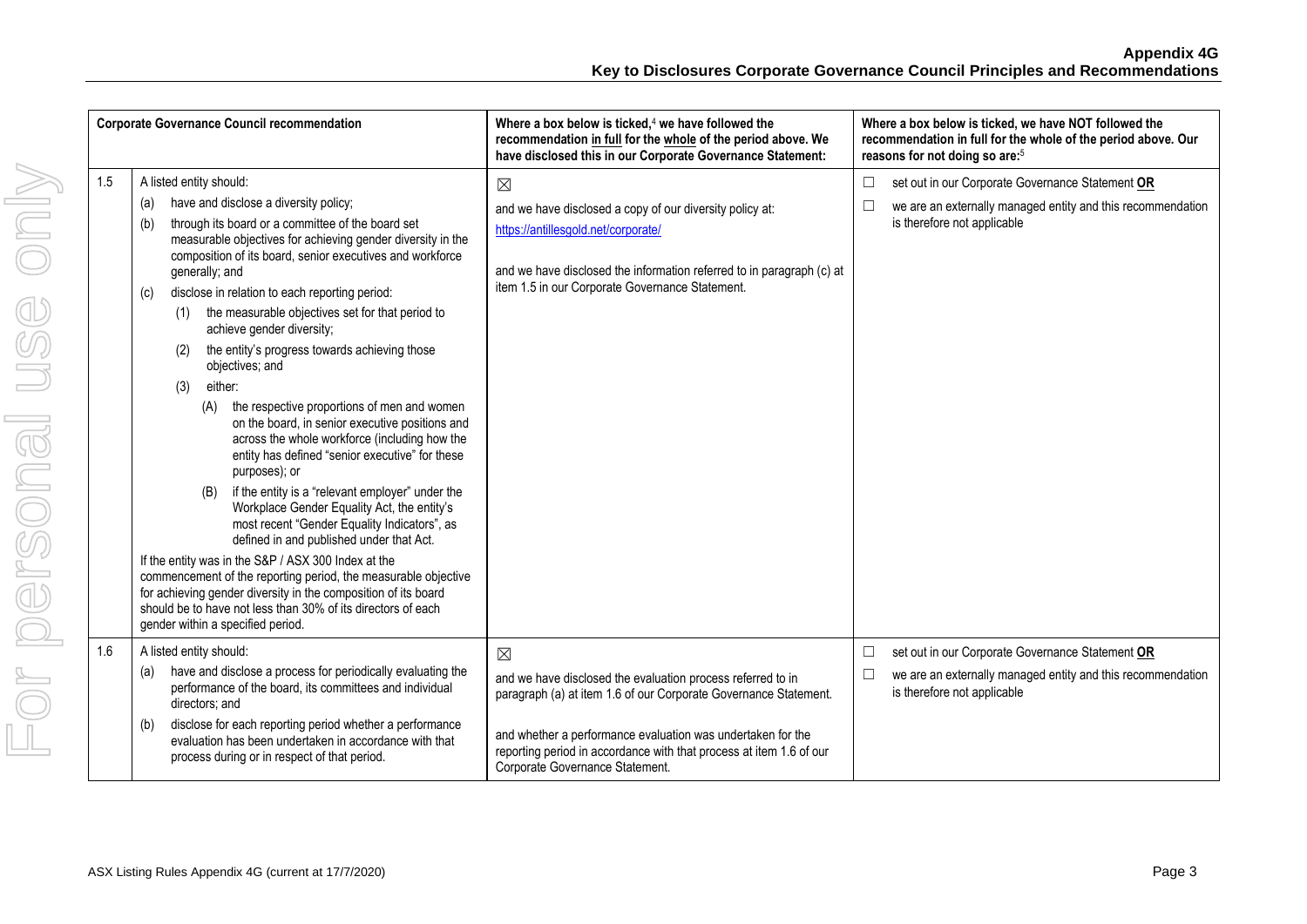|     | <b>Corporate Governance Council recommendation</b> |                                                                                                                                                                                                                                                                                                    | Where a box below is ticked, $4$ we have followed the<br>recommendation in full for the whole of the period above. We<br>have disclosed this in our Corporate Governance Statement:                                                                     | Where a box below is ticked, we have NOT followed the<br>recommendation in full for the whole of the period above. Our<br>reasons for not doing so are: <sup>5</sup> |
|-----|----------------------------------------------------|----------------------------------------------------------------------------------------------------------------------------------------------------------------------------------------------------------------------------------------------------------------------------------------------------|---------------------------------------------------------------------------------------------------------------------------------------------------------------------------------------------------------------------------------------------------------|----------------------------------------------------------------------------------------------------------------------------------------------------------------------|
| 1.7 | A listed entity should:<br>(a)<br>and<br>(b)       | have and disclose a process for evaluating the performance<br>of its senior executives at least once every reporting period;<br>disclose for each reporting period whether a performance<br>evaluation has been undertaken in accordance with that<br>process during or in respect of that period. | ⊠<br>and we have disclosed the evaluation process referred to in<br>paragraph (a) and whether a performance evaluation was<br>undertaken for the reporting period in accordance with that process<br>at item 1.7 of our Corporate Governance Statement. | set out in our Corporate Governance Statement OR<br>we are an externally managed entity and this recommendation<br>is therefore not applicable                       |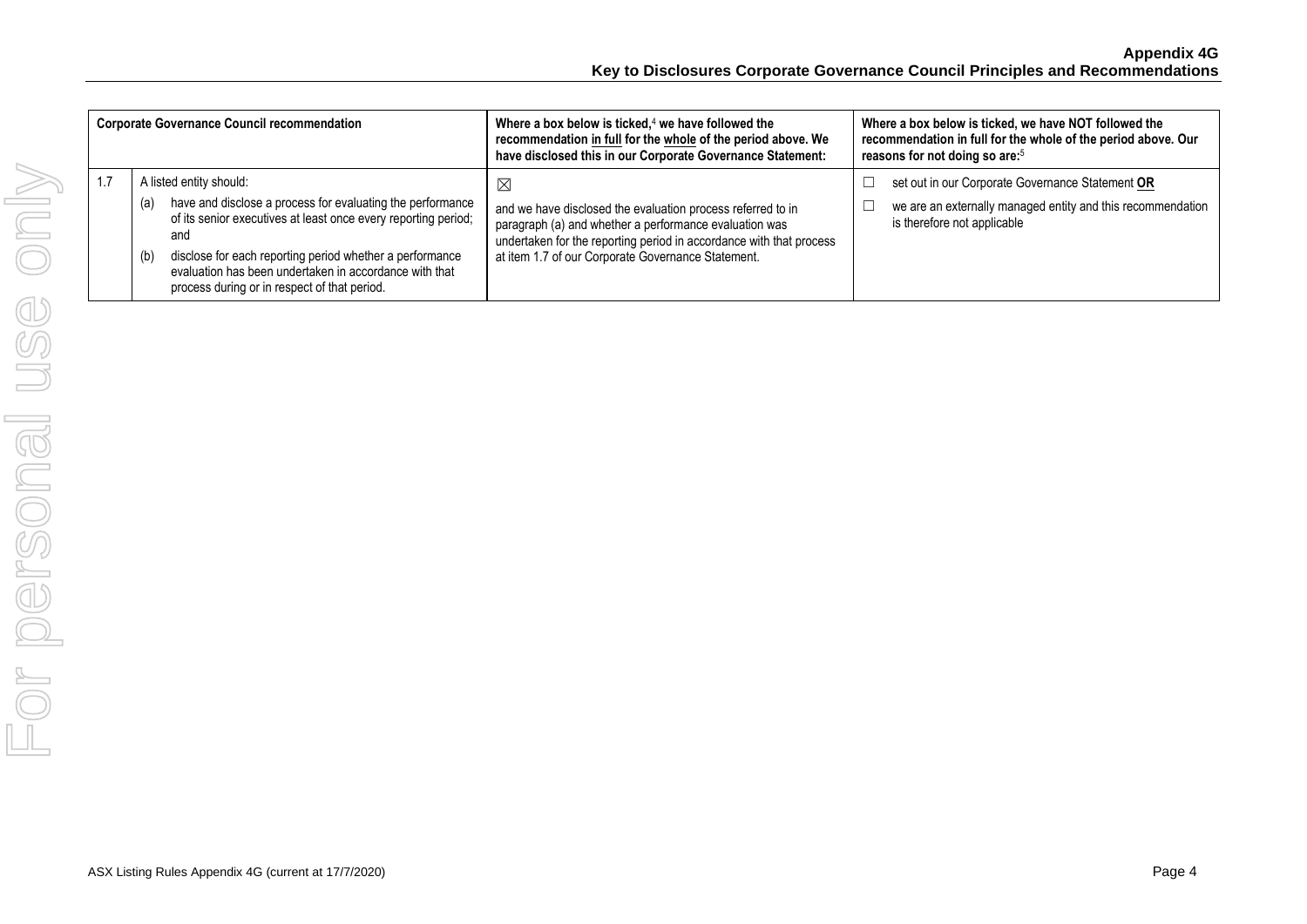**Appendix 4G Key to Disclosures Corporate Governance Council Principles and Recommendations**

|     | <b>Corporate Governance Council recommendation</b>                                                                                                                                                                                                                                                                                                                                                                                                                                                                                                                                                                                                                                                                                                                                                                                                                                 | Where a box below is ticked, $4$ we have followed the<br>recommendation in full for the whole of the period above. We<br>have disclosed this in our Corporate Governance Statement:                                                                                                                                                                                                                                                                              | Where a box below is ticked, we have NOT followed the<br>recommendation in full for the whole of the period above. Our<br>reasons for not doing so are: <sup>5</sup> |
|-----|------------------------------------------------------------------------------------------------------------------------------------------------------------------------------------------------------------------------------------------------------------------------------------------------------------------------------------------------------------------------------------------------------------------------------------------------------------------------------------------------------------------------------------------------------------------------------------------------------------------------------------------------------------------------------------------------------------------------------------------------------------------------------------------------------------------------------------------------------------------------------------|------------------------------------------------------------------------------------------------------------------------------------------------------------------------------------------------------------------------------------------------------------------------------------------------------------------------------------------------------------------------------------------------------------------------------------------------------------------|----------------------------------------------------------------------------------------------------------------------------------------------------------------------|
|     | <b>PRINCIPLE 2 - STRUCTURE THE BOARD TO BE EFFECTIVE AND ADD VALUE</b>                                                                                                                                                                                                                                                                                                                                                                                                                                                                                                                                                                                                                                                                                                                                                                                                             |                                                                                                                                                                                                                                                                                                                                                                                                                                                                  |                                                                                                                                                                      |
| 2.1 | The board of a listed entity should:<br>have a nomination committee which:<br>(a)<br>has at least three members, a majority of whom are<br>(1)<br>independent directors; and<br>is chaired by an independent director,<br>(2)<br>and disclose:<br>the charter of the committee:<br>(3)<br>the members of the committee; and<br>(4)<br>as at the end of each reporting period, the number<br>(5)<br>of times the committee met throughout the period<br>and the individual attendances of the members at<br>those meetings; or<br>if it does not have a nomination committee, disclose that<br>(b)<br>fact and the processes it employs to address board<br>succession issues and to ensure that the board has the<br>appropriate balance of skills, knowledge, experience,<br>independence and diversity to enable it to discharge its<br>duties and responsibilities effectively. | $\boxtimes$<br>The entity complies with paragraph (b):<br>and we have disclosed the fact that we do not have a nomination<br>committee and the processes we employ to address board<br>succession issues and to ensure that the board has the appropriate<br>balance of skills, knowledge, experience, independence and<br>diversity to enable it to discharge its duties and responsibilities<br>effectively at item 2.1 of our Corporate Governance Statement. | set out in our Corporate Governance Statement OR<br>we are an externally managed entity and this recommendation<br>is therefore not applicable                       |
| 2.2 | A listed entity should have and disclose a board skills matrix<br>setting out the mix of skills that the board currently has or is<br>looking to achieve in its membership.                                                                                                                                                                                                                                                                                                                                                                                                                                                                                                                                                                                                                                                                                                        | $\boxtimes$<br>and we have disclosed our board skills matrix at item 2.2 of our<br>Corporate Governance Statement.                                                                                                                                                                                                                                                                                                                                               | set out in our Corporate Governance Statement OR<br>we are an externally managed entity and this recommendation<br>is therefore not applicable                       |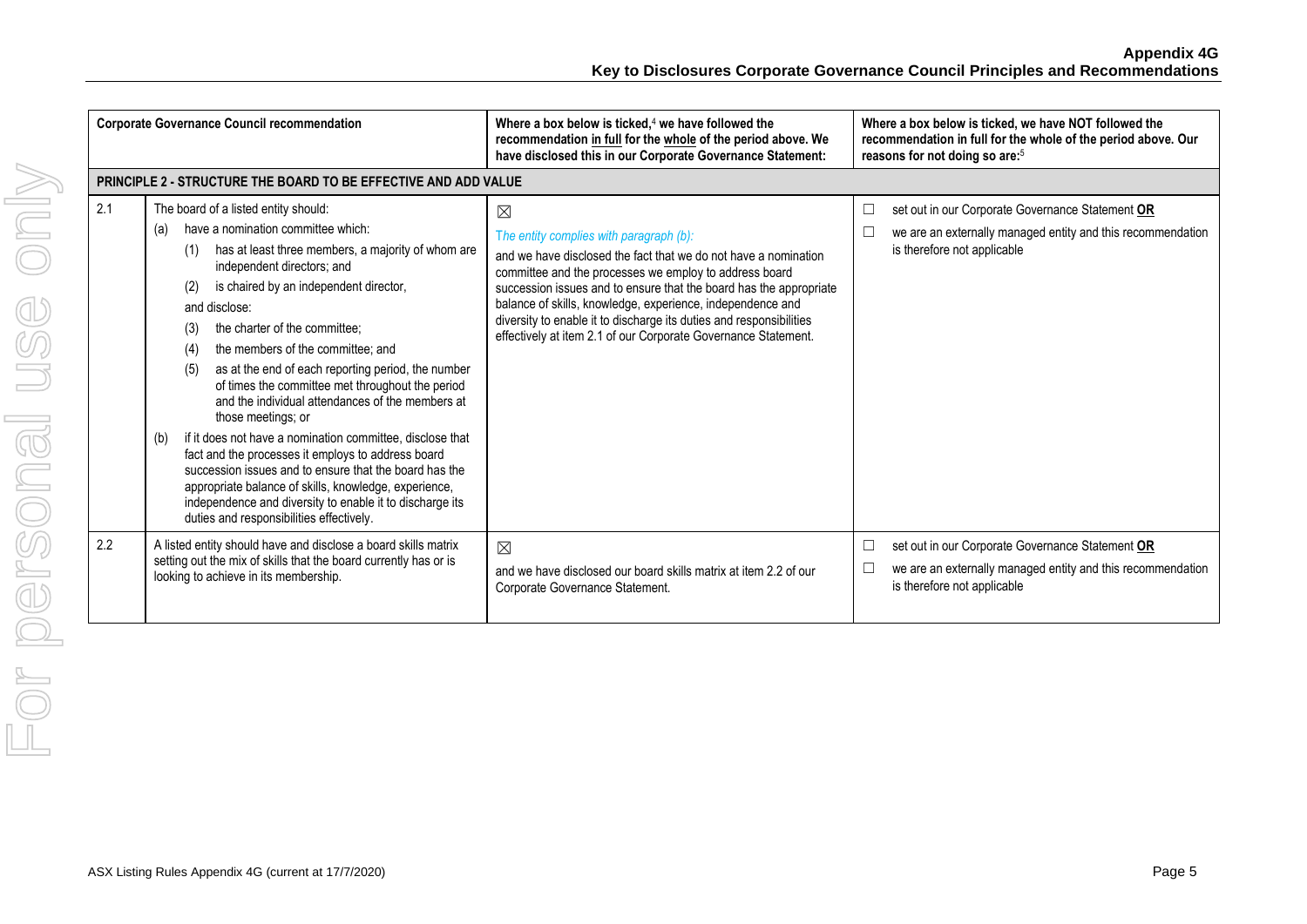|     | <b>Corporate Governance Council recommendation</b>                                                                                                                                                                                                                                                                                                                                                                                                                                                                                        | Where a box below is ticked, $4$ we have followed the<br>recommendation in full for the whole of the period above. We<br>have disclosed this in our Corporate Governance Statement:                                                                                                                                                                                                                                                               | Where a box below is ticked, we have NOT followed the<br>recommendation in full for the whole of the period above. Our<br>reasons for not doing so are: <sup>5</sup>    |
|-----|-------------------------------------------------------------------------------------------------------------------------------------------------------------------------------------------------------------------------------------------------------------------------------------------------------------------------------------------------------------------------------------------------------------------------------------------------------------------------------------------------------------------------------------------|---------------------------------------------------------------------------------------------------------------------------------------------------------------------------------------------------------------------------------------------------------------------------------------------------------------------------------------------------------------------------------------------------------------------------------------------------|-------------------------------------------------------------------------------------------------------------------------------------------------------------------------|
| 2.3 | A listed entity should disclose:<br>the names of the directors considered by the board to be<br>(a)<br>independent directors;<br>if a director has an interest, position, affiliation or<br>(b)<br>relationship of the type described in Box 2.3 but the board<br>is of the opinion that it does not compromise the<br>independence of the director, the nature of the interest,<br>position or relationship in question and an explanation of<br>why the board is of that opinion; and<br>the length of service of each director.<br>(c) | $\boxtimes$<br>and we have disclosed the names of the directors considered by the<br>board to be independent directors in the 2021 Annual Report at:<br>https://antillesgold.net/news/<br>and, where applicable, the information referred to in paragraph (b) in<br>the 2021 Annual Report at:<br>https://antillesgold.net/news/<br>and the length of service of each director in the 2021 Annual Report<br>at:<br>https://antillesgold.net/news/ | set out in our Corporate Governance Statement<br>$\Box$                                                                                                                 |
| 2.4 | A majority of the board of a listed entity should be independent<br>directors.                                                                                                                                                                                                                                                                                                                                                                                                                                                            | $\Box$                                                                                                                                                                                                                                                                                                                                                                                                                                            | set out in our Corporate Governance Statement OR<br>$\boxtimes$<br>$\Box$<br>we are an externally managed entity and this recommendation<br>is therefore not applicable |
| 2.5 | The chair of the board of a listed entity should be an<br>independent director and, in particular, should not be the same<br>person as the CEO of the entity.                                                                                                                                                                                                                                                                                                                                                                             | $\Box$                                                                                                                                                                                                                                                                                                                                                                                                                                            | set out in our Corporate Governance Statement OR<br>⊠<br>we are an externally managed entity and this recommendation<br>$\Box$<br>is therefore not applicable           |
| 2.6 | A listed entity should have a program for inducting new<br>directors and for periodically reviewing whether there is a need<br>for existing directors to undertake professional development to<br>maintain the skills and knowledge needed to perform their role<br>as directors effectively.                                                                                                                                                                                                                                             | $\boxtimes$                                                                                                                                                                                                                                                                                                                                                                                                                                       | $\Box$<br>set out in our Corporate Governance Statement OR<br>$\Box$<br>we are an externally managed entity and this recommendation<br>is therefore not applicable      |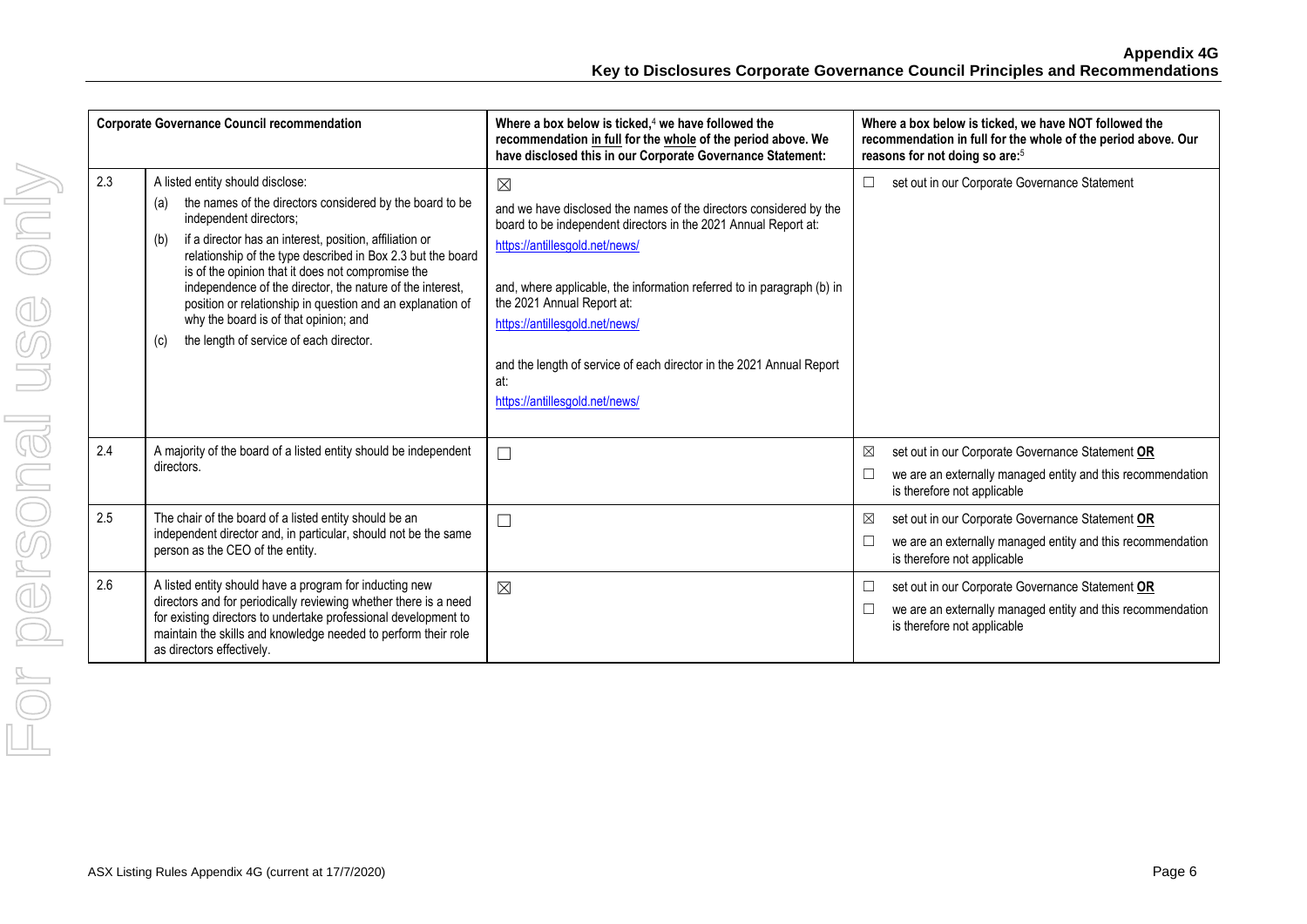**Appendix 4G Key to Disclosures Corporate Governance Council Principles and Recommendations**

| <b>Corporate Governance Council recommendation</b> |                                                                                                                                                                                                                                                    | Where a box below is ticked, $4$ we have followed the<br>recommendation in full for the whole of the period above. We<br>have disclosed this in our Corporate Governance Statement: | Where a box below is ticked, we have NOT followed the<br>recommendation in full for the whole of the period above. Our<br>reasons for not doing so are: <sup>5</sup> |
|----------------------------------------------------|----------------------------------------------------------------------------------------------------------------------------------------------------------------------------------------------------------------------------------------------------|-------------------------------------------------------------------------------------------------------------------------------------------------------------------------------------|----------------------------------------------------------------------------------------------------------------------------------------------------------------------|
|                                                    | PRINCIPLE 3 - INSTIL A CULTURE OF ACTING LAWFULLY, ETHICALLY AND RESPONSIBLY                                                                                                                                                                       |                                                                                                                                                                                     |                                                                                                                                                                      |
| 3.1                                                | A listed entity should articulate and disclose its values.                                                                                                                                                                                         | $\boxtimes$<br>and we have disclosed our values at:<br>https://antillesgold.net/corporate/                                                                                          | set out in our Corporate Governance Statement<br>□                                                                                                                   |
| 3.2                                                | A listed entity should:<br>have and disclose a code of conduct for its directors.<br>(a)<br>senior executives and employees; and<br>ensure that the board or a committee of the board is<br>(b)<br>informed of any material breaches of that code. | $\boxtimes$<br>and we have disclosed our code of conduct at:<br>https://antillesgold.net/corporate/                                                                                 | □<br>set out in our Corporate Governance Statement                                                                                                                   |
| 3.3                                                | A listed entity should:<br>have and disclose a whistleblower policy; and<br>(a)<br>ensure that the board or a committee of the board is<br>(b)<br>informed of any material incidents reported under that<br>policy.                                | ⊠<br>and we have disclosed our whistleblower policy at:<br>https://antillesgold.net/corporate/                                                                                      | $\Box$<br>set out in our Corporate Governance Statement                                                                                                              |
| 3.4                                                | A listed entity should:<br>have and disclose an anti-bribery and corruption policy;<br>(a)<br>and<br>ensure that the board or committee of the board is<br>(b)<br>informed of any material breaches of that policy.                                | $\boxtimes$<br>and we have disclosed our anti-bribery and corruption policy at:<br>https://antillesgold.net/corporate/                                                              | $\Box$<br>set out in our Corporate Governance Statement                                                                                                              |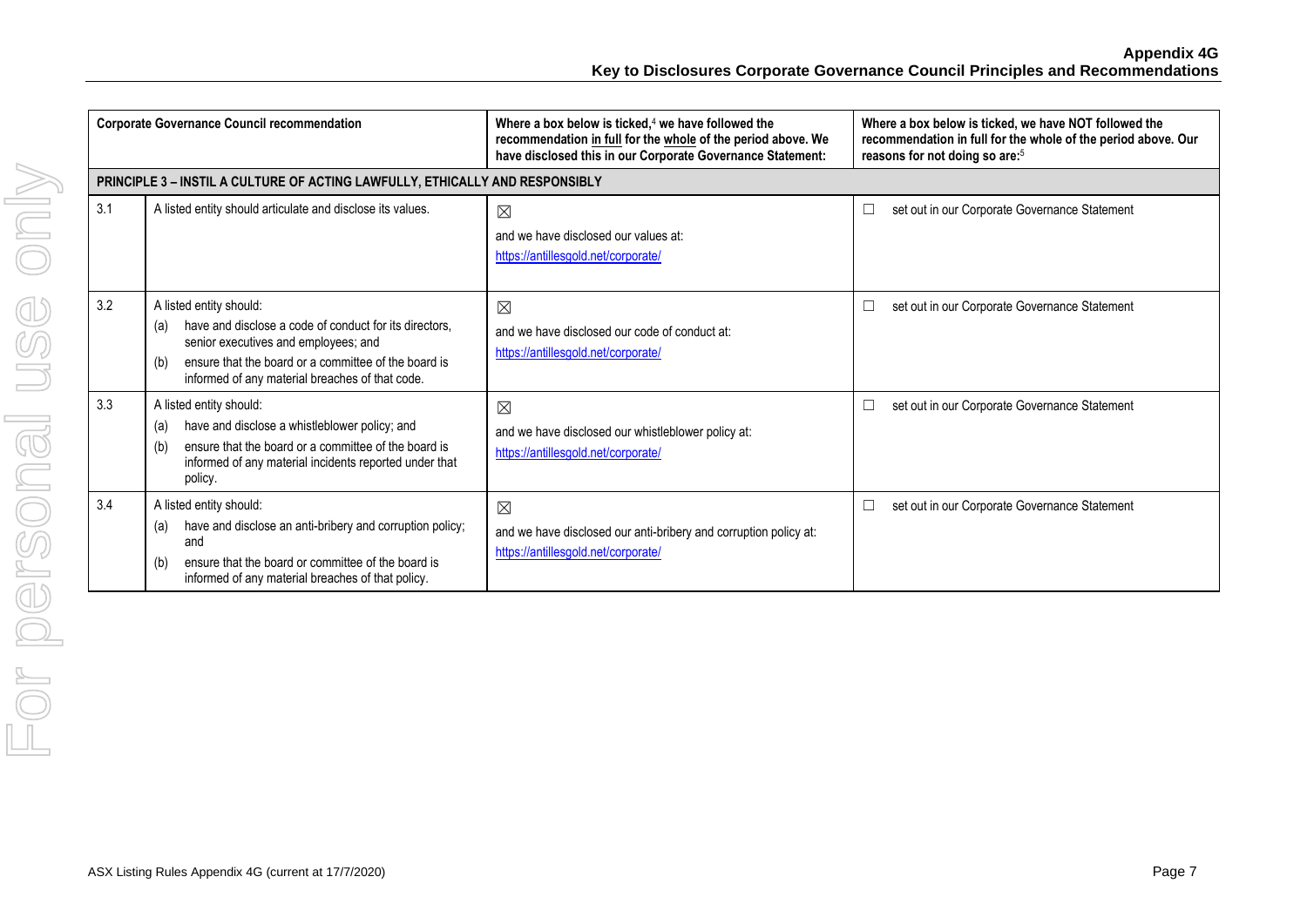|     | <b>Corporate Governance Council recommendation</b>                                                                                                                                                                                                                                                                                                                                                                                                                                                                                                                                                                                                                                                                                                                                                                                                                                                                                                                                                  | Where a box below is ticked, <sup>4</sup> we have followed the<br>recommendation in full for the whole of the period above. We<br>have disclosed this in our Corporate Governance Statement:                                                                                                                                                                                                                                                                                                                                                                                                                                                       | Where a box below is ticked, we have NOT followed the<br>recommendation in full for the whole of the period above. Our<br>reasons for not doing so are: <sup>5</sup>                                                                                                                                    |
|-----|-----------------------------------------------------------------------------------------------------------------------------------------------------------------------------------------------------------------------------------------------------------------------------------------------------------------------------------------------------------------------------------------------------------------------------------------------------------------------------------------------------------------------------------------------------------------------------------------------------------------------------------------------------------------------------------------------------------------------------------------------------------------------------------------------------------------------------------------------------------------------------------------------------------------------------------------------------------------------------------------------------|----------------------------------------------------------------------------------------------------------------------------------------------------------------------------------------------------------------------------------------------------------------------------------------------------------------------------------------------------------------------------------------------------------------------------------------------------------------------------------------------------------------------------------------------------------------------------------------------------------------------------------------------------|---------------------------------------------------------------------------------------------------------------------------------------------------------------------------------------------------------------------------------------------------------------------------------------------------------|
|     | <b>PRINCIPLE 4 - SAFEGUARD THE INTEGRITY OF CORPORATE REPORTS</b>                                                                                                                                                                                                                                                                                                                                                                                                                                                                                                                                                                                                                                                                                                                                                                                                                                                                                                                                   |                                                                                                                                                                                                                                                                                                                                                                                                                                                                                                                                                                                                                                                    |                                                                                                                                                                                                                                                                                                         |
| 4.1 | The board of a listed entity should:<br>have an audit committee which:<br>(a)<br>has at least three members, all of whom are non-<br>(1)<br>executive directors and a majority of whom are<br>independent directors; and<br>is chaired by an independent director, who is not<br>(2)<br>the chair of the board,<br>and disclose:<br>the charter of the committee;<br>(3)<br>the relevant qualifications and experience of the<br>(4)<br>members of the committee; and<br>in relation to each reporting period, the number of<br>(5)<br>times the committee met throughout the period and<br>the individual attendances of the members at those<br>meetings; or<br>if it does not have an audit committee, disclose that fact<br>(b)<br>and the processes it employs that independently verify<br>and safeguard the integrity of its corporate reporting,<br>including the processes for the appointment and removal<br>of the external auditor and the rotation of the audit<br>engagement partner. | $\Box$<br>[If the entity complies with paragraph (a):]<br>and we have disclosed a copy of the charter of the committee at:<br>[insert location]<br>and the information referred to in paragraphs (4) and (5) at:<br>[insert location]<br>[If the entity complies with paragraph (b):]<br>and we have disclosed the fact that we do not have an audit<br>committee and the processes we employ that independently verify<br>and safeguard the integrity of our corporate reporting, including the<br>processes for the appointment and removal of the external auditor<br>and the rotation of the audit engagement partner at:<br>[insert location] | set out in our Corporate Governance Statement and we have<br>$\boxtimes$<br>disclosed a copy of the charter of the committee at:<br>https://antillesgold.net/corporate/<br>and the information referred to in paragraphs (4) and (5) in<br>the 2021 Annual Report at:<br>https://antillesgold.net/news/ |
| 4.2 | The board of a listed entity should, before it approves the<br>entity's financial statements for a financial period, receive from<br>its CEO and CFO a declaration that, in their opinion, the<br>financial records of the entity have been properly maintained<br>and that the financial statements comply with the appropriate<br>accounting standards and give a true and fair view of the<br>financial position and performance of the entity and that the<br>opinion has been formed on the basis of a sound system of risk<br>management and internal control which is operating effectively.                                                                                                                                                                                                                                                                                                                                                                                                 | $\boxtimes$                                                                                                                                                                                                                                                                                                                                                                                                                                                                                                                                                                                                                                        | $\Box$<br>set out in our Corporate Governance Statement                                                                                                                                                                                                                                                 |
| 4.3 | A listed entity should disclose its process to verify the integrity<br>of any periodic corporate report it releases to the market that is<br>not audited or reviewed by an external auditor.                                                                                                                                                                                                                                                                                                                                                                                                                                                                                                                                                                                                                                                                                                                                                                                                        | $\boxtimes$                                                                                                                                                                                                                                                                                                                                                                                                                                                                                                                                                                                                                                        | set out in our Corporate Governance Statement<br>$\Box$                                                                                                                                                                                                                                                 |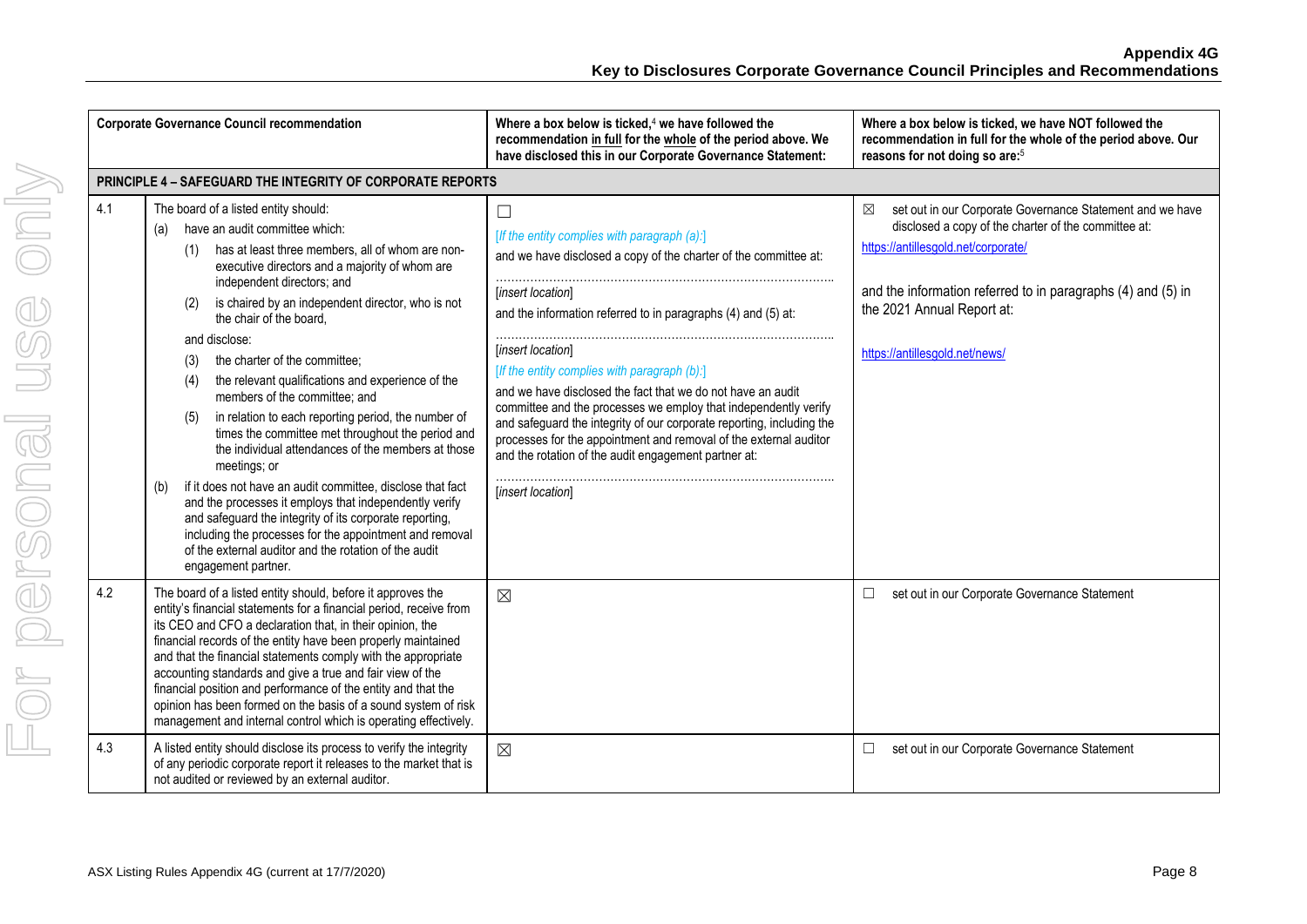| <b>Corporate Governance Council recommendation</b> |                                                                                                                                                                                                                    | Where a box below is ticked, <sup>4</sup> we have followed the<br>recommendation in full for the whole of the period above. We<br>have disclosed this in our Corporate Governance Statement: | Where a box below is ticked, we have NOT followed the<br>recommendation in full for the whole of the period above. Our<br>reasons for not doing so are: <sup>5</sup> |
|----------------------------------------------------|--------------------------------------------------------------------------------------------------------------------------------------------------------------------------------------------------------------------|----------------------------------------------------------------------------------------------------------------------------------------------------------------------------------------------|----------------------------------------------------------------------------------------------------------------------------------------------------------------------|
|                                                    | PRINCIPLE 5 - MAKE TIMELY AND BALANCED DISCLOSURE                                                                                                                                                                  |                                                                                                                                                                                              |                                                                                                                                                                      |
| 5.1                                                | A listed entity should have and disclose a written policy for<br>complying with its continuous disclosure obligations under<br>listing rule 3.1.                                                                   | $\boxtimes$<br>and we have disclosed our continuous disclosure compliance policy<br>at:<br>https://antillesgold.net/corporate/                                                               | set out in our Corporate Governance Statement<br>$\Box$                                                                                                              |
| 5.2                                                | A listed entity should ensure that its board receives copies of all<br>material market announcements promptly after they have been<br>made.                                                                        | $\boxtimes$                                                                                                                                                                                  | $\Box$<br>set out in our Corporate Governance Statement                                                                                                              |
| 5.3                                                | A listed entity that gives a new and substantive investor or<br>analyst presentation should release a copy of the presentation<br>materials on the ASX Market Announcements Platform ahead<br>of the presentation. | $\boxtimes$                                                                                                                                                                                  | $\Box$<br>set out in our Corporate Governance Statement                                                                                                              |
|                                                    | <b>PRINCIPLE 6 - RESPECT THE RIGHTS OF SECURITY HOLDERS</b>                                                                                                                                                        |                                                                                                                                                                                              |                                                                                                                                                                      |
| 6.1                                                | A listed entity should provide information about itself and its<br>governance to investors via its website.                                                                                                        | $\boxtimes$<br>and we have disclosed information about us and our governance on<br>our website at:<br>https://antillesgold.net/corporate/                                                    | $\Box$<br>set out in our Corporate Governance Statement                                                                                                              |
| 6.2                                                | A listed entity should have an investor relations program that<br>facilitates effective two-way communication with investors.                                                                                      | $\boxtimes$                                                                                                                                                                                  | $\Box$<br>set out in our Corporate Governance Statement                                                                                                              |
| 6.3                                                | A listed entity should disclose how it facilitates and encourages<br>participation at meetings of security holders.                                                                                                | $\boxtimes$<br>and we have disclosed how we facilitate and encourage participation<br>at meetings of security holders at item 6.3 in our Corporate<br>Governance Statement                   | $\Box$<br>set out in our Corporate Governance Statement                                                                                                              |
| 6.4                                                | A listed entity should ensure that all substantive resolutions at a<br>meeting of security holders are decided by a poll rather than by<br>a show of hands.                                                        | $\boxtimes$                                                                                                                                                                                  | set out in our Corporate Governance Statement<br>$\Box$                                                                                                              |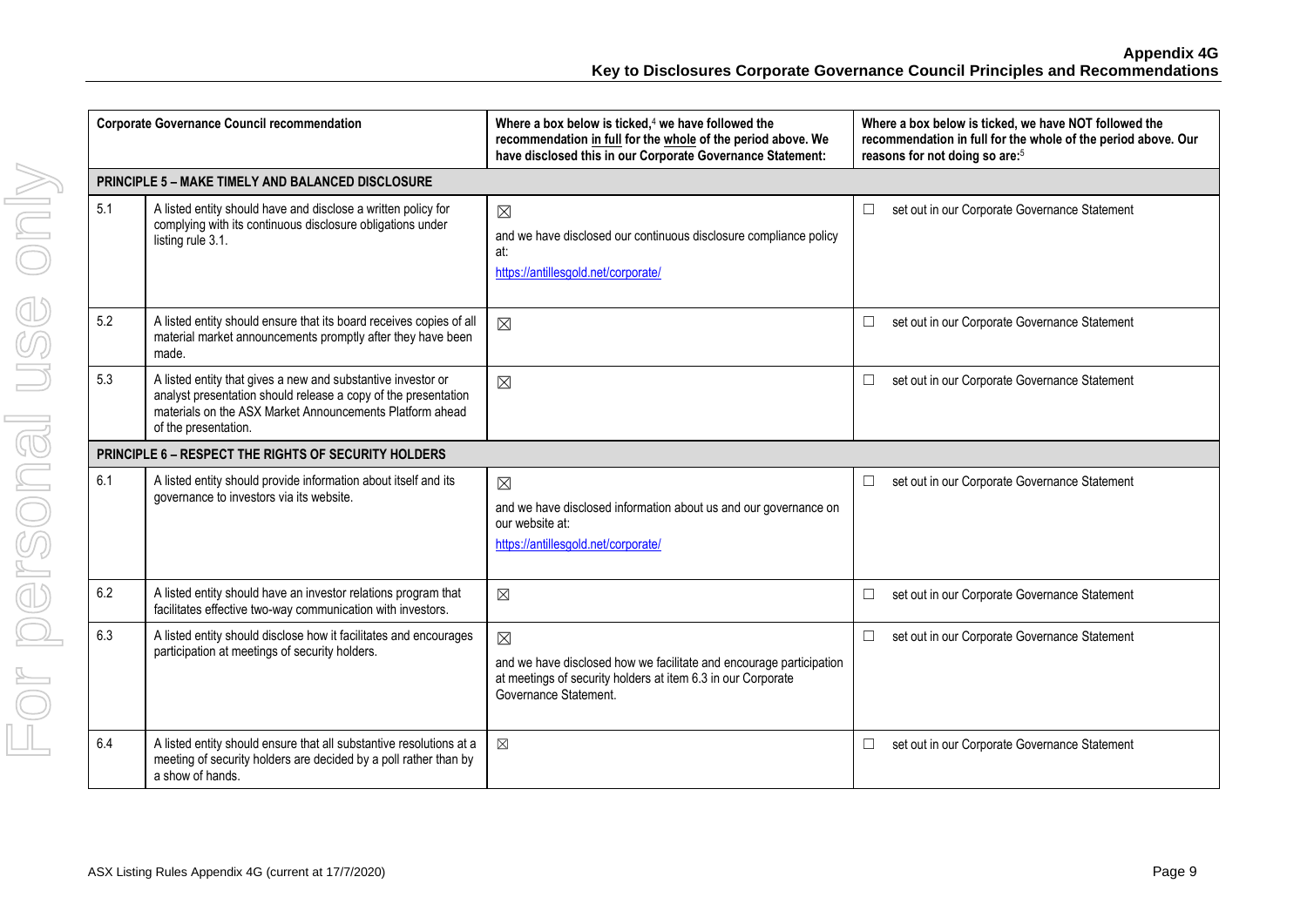| <b>Corporate Governance Council recommendation</b> |                                                                                                                                                                                                                                                                                                                                                                                                                                                                                                                                                                                                                                                                                                                                                                   | Where a box below is ticked, $4$ we have followed the<br>recommendation in full for the whole of the period above. We<br>have disclosed this in our Corporate Governance Statement:                                                                                                               | Where a box below is ticked, we have NOT followed the<br>recommendation in full for the whole of the period above. Our<br>reasons for not doing so are: <sup>5</sup> |
|----------------------------------------------------|-------------------------------------------------------------------------------------------------------------------------------------------------------------------------------------------------------------------------------------------------------------------------------------------------------------------------------------------------------------------------------------------------------------------------------------------------------------------------------------------------------------------------------------------------------------------------------------------------------------------------------------------------------------------------------------------------------------------------------------------------------------------|---------------------------------------------------------------------------------------------------------------------------------------------------------------------------------------------------------------------------------------------------------------------------------------------------|----------------------------------------------------------------------------------------------------------------------------------------------------------------------|
| 6.5                                                | A listed entity should give security holders the option to receive<br>communications from, and send communications to, the entity<br>and its security registry electronically.                                                                                                                                                                                                                                                                                                                                                                                                                                                                                                                                                                                    | $\boxtimes$                                                                                                                                                                                                                                                                                       | set out in our Corporate Governance Statement<br>$\Box$                                                                                                              |
|                                                    | <b>PRINCIPLE 7 - RECOGNISE AND MANAGE RISK</b>                                                                                                                                                                                                                                                                                                                                                                                                                                                                                                                                                                                                                                                                                                                    |                                                                                                                                                                                                                                                                                                   |                                                                                                                                                                      |
| 7.1                                                | The board of a listed entity should:<br>have a committee or committees to oversee risk, each of<br>(a)<br>which:<br>has at least three members, a majority of whom are<br>(1)<br>independent directors; and<br>is chaired by an independent director,<br>(2)<br>and disclose:<br>the charter of the committee;<br>(3)<br>the members of the committee; and<br>(4)<br>as at the end of each reporting period, the number<br>(5)<br>of times the committee met throughout the period<br>and the individual attendances of the members at<br>those meetings; or<br>if it does not have a risk committee or committees that<br>(b)<br>satisfy (a) above, disclose that fact and the processes it<br>employs for overseeing the entity's risk management<br>framework. | $\boxtimes$<br>The entity complies with paragraph (b):<br>and we have disclosed the fact that we do not have a risk committee<br>or committees that satisfy (a) and the processes we employ for<br>overseeing our risk management framework at item 7.1 in our<br>Corporate Governance Statement. | set out in our Corporate Governance Statement<br>$\Box$                                                                                                              |
| 7.2                                                | The board or a committee of the board should:<br>review the entity's risk management framework at least<br>(a)<br>annually to satisfy itself that it continues to be sound and<br>that the entity is operating with due regard to the risk<br>appetite set by the board; and<br>disclose, in relation to each reporting period, whether<br>(b)<br>such a review has taken place.                                                                                                                                                                                                                                                                                                                                                                                  | $\boxtimes$<br>and we have disclosed whether a review of the entity's risk<br>management framework was undertaken during the reporting period<br>at item 7.2 of our Corporate Governance Statement.                                                                                               | set out in our Corporate Governance Statement<br>$\Box$                                                                                                              |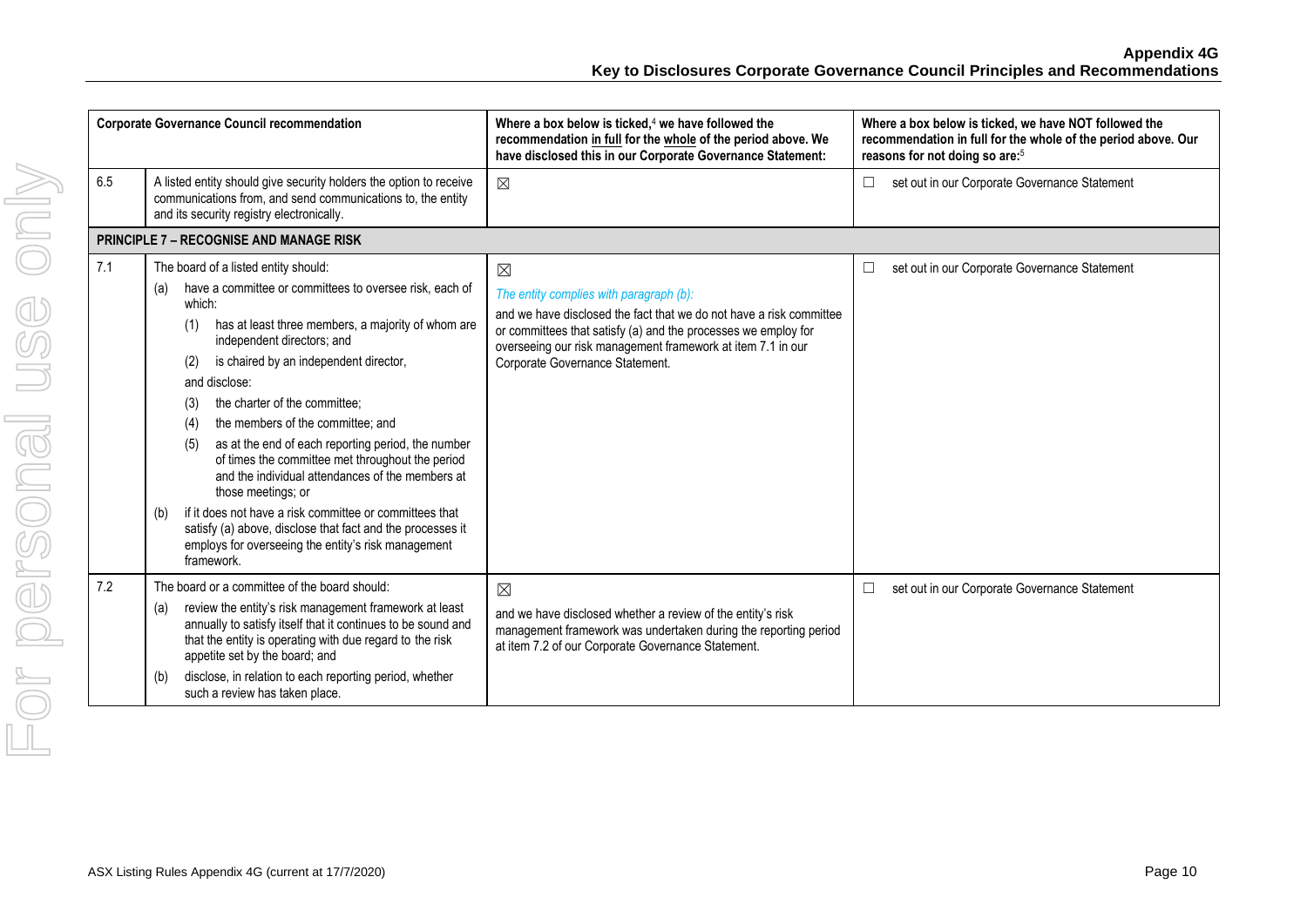| <b>Corporate Governance Council recommendation</b> |                                                                                                                                                                                                                                                                                                                                                                                          | Where a box below is ticked, $4$ we have followed the<br>recommendation in full for the whole of the period above. We<br>have disclosed this in our Corporate Governance Statement:                                                                                                                                                                 | Where a box below is ticked, we have NOT followed the<br>recommendation in full for the whole of the period above. Our<br>reasons for not doing so are: <sup>5</sup> |
|----------------------------------------------------|------------------------------------------------------------------------------------------------------------------------------------------------------------------------------------------------------------------------------------------------------------------------------------------------------------------------------------------------------------------------------------------|-----------------------------------------------------------------------------------------------------------------------------------------------------------------------------------------------------------------------------------------------------------------------------------------------------------------------------------------------------|----------------------------------------------------------------------------------------------------------------------------------------------------------------------|
| 7.3                                                | A listed entity should disclose:<br>if it has an internal audit function, how the function is<br>(a)<br>structured and what role it performs; or<br>if it does not have an internal audit function, that fact and<br>(b)<br>the processes it employs for evaluating and continually<br>improving the effectiveness of its governance, risk<br>management and internal control processes. | $\boxtimes$<br>The entity complies with paragraph (b):<br>and we have disclosed the fact that we do not have an internal audit<br>function and the processes we employ for evaluating and continually<br>improving the effectiveness of our risk management and internal<br>control processes at item 7.3 of our Corporate Governance<br>Statement. | set out in our Corporate Governance Statement<br>□                                                                                                                   |
| 7.4                                                | A listed entity should disclose whether it has any material<br>exposure to environmental or social risks and, if it does, how it<br>manages or intends to manage those risks.                                                                                                                                                                                                            | $\boxtimes$<br>and we have disclosed whether we have any material exposure to<br>environmental and social risks at item 7.4 of our Corporate<br>Governance Statement.<br>and, if we do, how we manage or intend to manage those risks at<br>item 7.4 of our Corporate Governance Statement.                                                         | set out in our Corporate Governance Statement<br>□                                                                                                                   |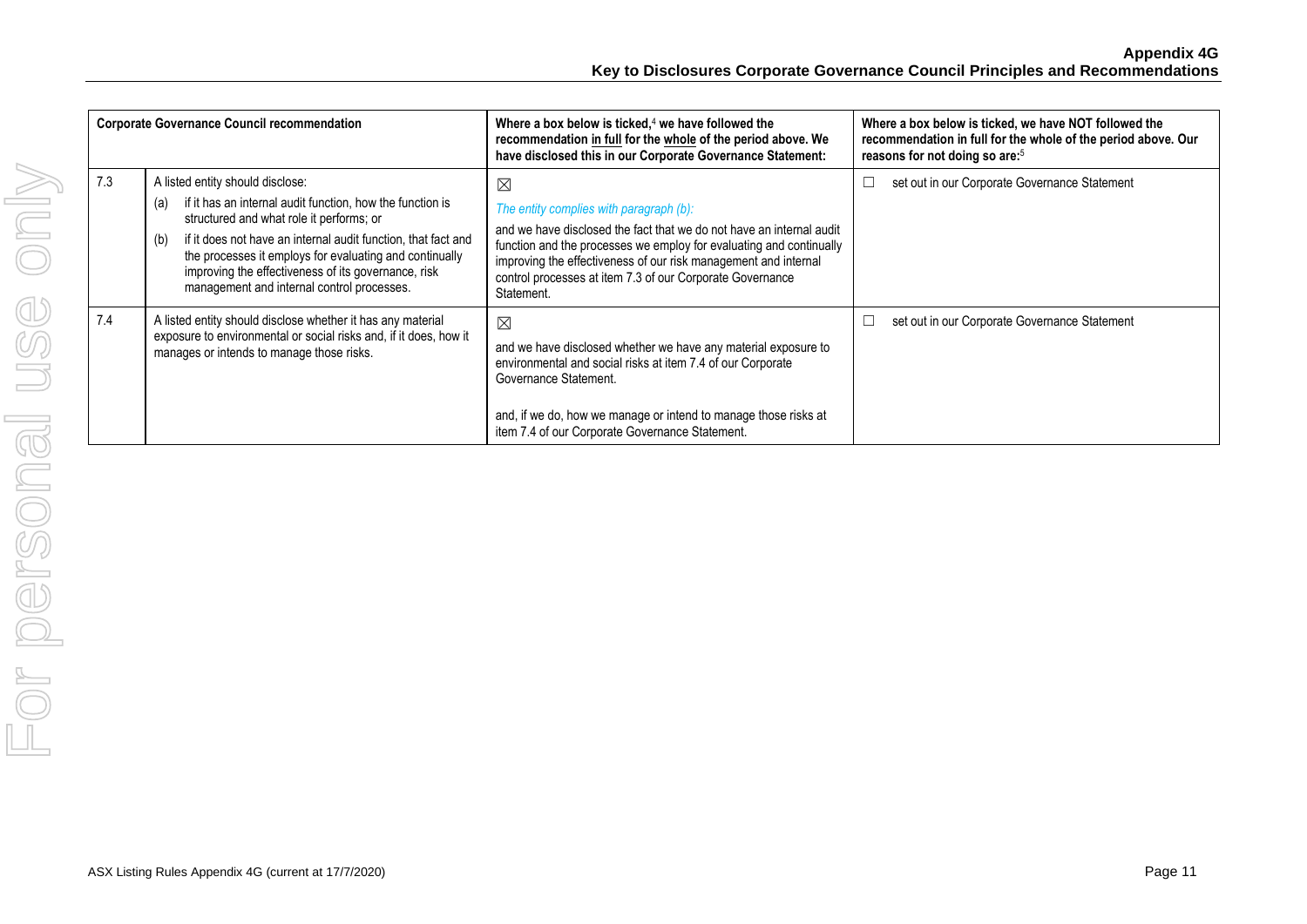|     | <b>Corporate Governance Council recommendation</b>                                                                                                                                                                                                                                                                                                                                                                                                                                                                                                                                                                                                                                                                                                                                                                  | Where a box below is ticked, $4$ we have followed the<br>recommendation in full for the whole of the period above. We<br>have disclosed this in our Corporate Governance Statement:                                                                                                                                                                                                             | Where a box below is ticked, we have NOT followed the<br>recommendation in full for the whole of the period above. Our<br>reasons for not doing so are: <sup>5</sup>                                                                                                                         |
|-----|---------------------------------------------------------------------------------------------------------------------------------------------------------------------------------------------------------------------------------------------------------------------------------------------------------------------------------------------------------------------------------------------------------------------------------------------------------------------------------------------------------------------------------------------------------------------------------------------------------------------------------------------------------------------------------------------------------------------------------------------------------------------------------------------------------------------|-------------------------------------------------------------------------------------------------------------------------------------------------------------------------------------------------------------------------------------------------------------------------------------------------------------------------------------------------------------------------------------------------|----------------------------------------------------------------------------------------------------------------------------------------------------------------------------------------------------------------------------------------------------------------------------------------------|
|     | PRINCIPLE 8 - REMUNERATE FAIRLY AND RESPONSIBLY                                                                                                                                                                                                                                                                                                                                                                                                                                                                                                                                                                                                                                                                                                                                                                     |                                                                                                                                                                                                                                                                                                                                                                                                 |                                                                                                                                                                                                                                                                                              |
| 8.1 | The board of a listed entity should:<br>have a remuneration committee which:<br>(a)<br>has at least three members, a majority of whom are<br>(1)<br>independent directors; and<br>is chaired by an independent director,<br>(2)<br>and disclose:<br>the charter of the committee;<br>(3)<br>the members of the committee; and<br>(4)<br>as at the end of each reporting period, the number<br>(5)<br>of times the committee met throughout the period<br>and the individual attendances of the members at<br>those meetings; or<br>if it does not have a remuneration committee, disclose<br>(b)<br>that fact and the processes it employs for setting the level<br>and composition of remuneration for directors and senior<br>executives and ensuring that such remuneration is<br>appropriate and not excessive. | $\boxtimes$<br>The entity complies with paragraph (b):<br>and we have disclosed the fact that we do not have a remuneration<br>committee and the processes we employ for setting the level and<br>composition of remuneration for directors and senior executives and<br>ensuring that such remuneration is appropriate and not excessive at<br>item 8.1 of our Corporate Governance Statement. | set out in our Corporate Governance Statement OR<br>$\Box$<br>$\Box$<br>we are an externally managed entity and this recommendation<br>is therefore not applicable                                                                                                                           |
| 8.2 | A listed entity should separately disclose its policies and<br>practices regarding the remuneration of non-executive directors<br>and the remuneration of executive directors and other senior<br>executives.                                                                                                                                                                                                                                                                                                                                                                                                                                                                                                                                                                                                       | $\boxtimes$<br>and we have disclosed separately our remuneration policies and<br>practices regarding the remuneration of non-executive directors and<br>the remuneration of executive directors and other senior executives<br>in our 2021 Annual Report at:<br>https://antillesgold.net/news/                                                                                                  | set out in our Corporate Governance Statement OR<br>$\Box$<br>we are an externally managed entity and this recommendation<br>is therefore not applicable                                                                                                                                     |
| 8.3 | A listed entity which has an equity-based remuneration scheme<br>should:<br>have a policy on whether participants are permitted to<br>(a)<br>enter into transactions (whether through the use of<br>derivatives or otherwise) which limit the economic risk of<br>participating in the scheme; and<br>disclose that policy or a summary of it.<br>(b)                                                                                                                                                                                                                                                                                                                                                                                                                                                               | $\boxtimes$<br>and we have disclosed our policy on this, contained within our<br>Securities Trading Policy, issue or a summary of it at:<br>https://antillesgold.net/corporate/                                                                                                                                                                                                                 | set out in our Corporate Governance Statement OR<br>$\Box$<br>we do not have an equity-based remuneration scheme and<br>$\Box$<br>this recommendation is therefore not applicable OR<br>we are an externally managed entity and this recommendation<br>$\Box$<br>is therefore not applicable |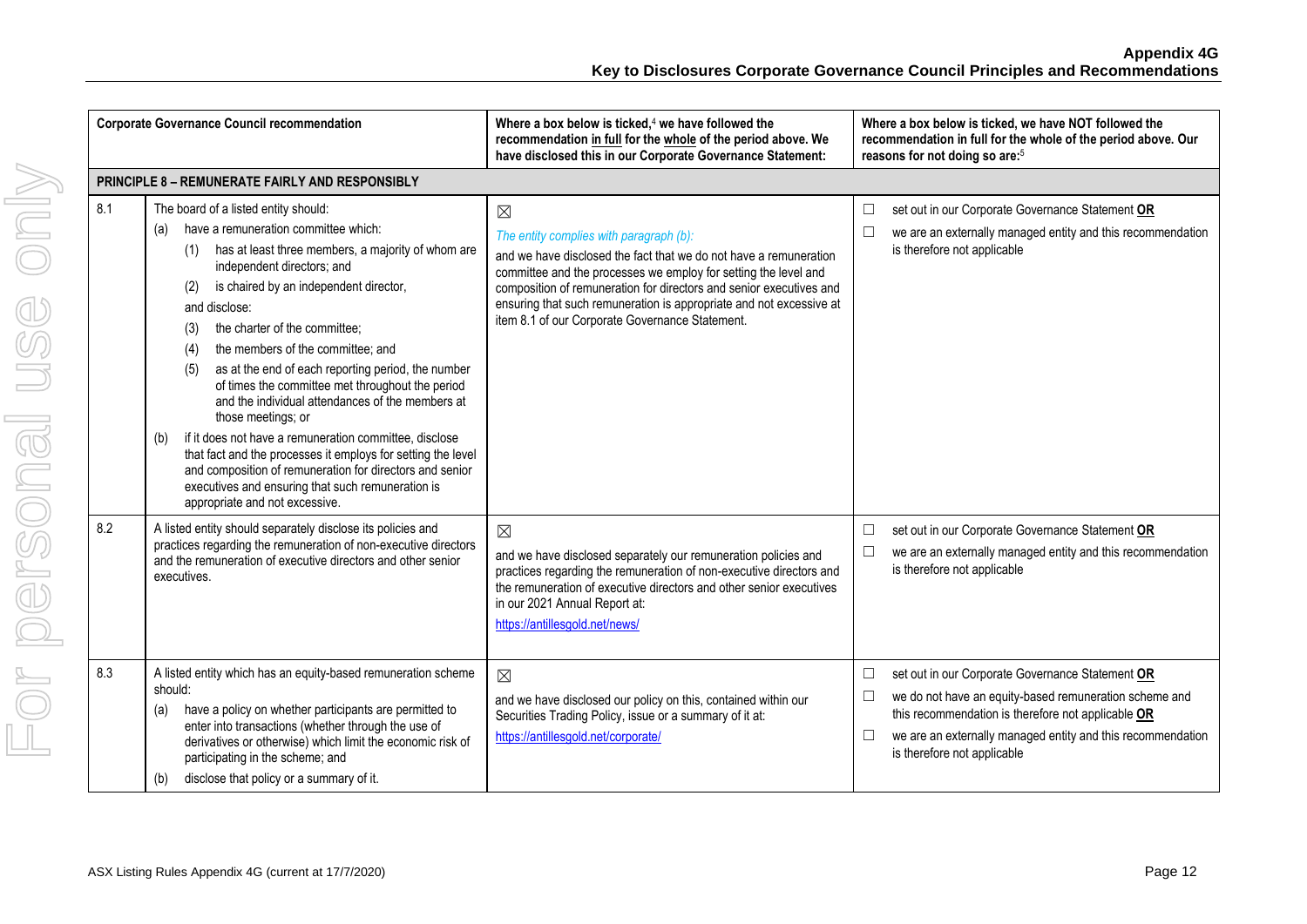| <b>Corporate Governance Council recommendation</b> |                                                                                                                                                                                                                                                                                                                                                                                                                               | Where a box below is ticked, $4$ we have followed the<br>recommendation in full for the whole of the period above. We<br>have disclosed this in our Corporate Governance Statement: | Where a box below is ticked, we have NOT followed the<br>recommendation in full for the whole of the period above. Our<br>reasons for not doing so are: <sup>5</sup>                                                                                                                                                                       |  |
|----------------------------------------------------|-------------------------------------------------------------------------------------------------------------------------------------------------------------------------------------------------------------------------------------------------------------------------------------------------------------------------------------------------------------------------------------------------------------------------------|-------------------------------------------------------------------------------------------------------------------------------------------------------------------------------------|--------------------------------------------------------------------------------------------------------------------------------------------------------------------------------------------------------------------------------------------------------------------------------------------------------------------------------------------|--|
|                                                    | ADDITIONAL RECOMMENDATIONS THAT APPLY ONLY IN CERTAIN CASES                                                                                                                                                                                                                                                                                                                                                                   |                                                                                                                                                                                     |                                                                                                                                                                                                                                                                                                                                            |  |
| 9.1                                                | A listed entity with a director who does not speak the language<br>in which board or security holder meetings are held or key<br>corporate documents are written should disclose the processes<br>it has in place to ensure the director understands and can<br>contribute to the discussions at those meetings and<br>understands and can discharge their obligations in relation to<br>those documents.                     | $\Box$<br>and we have disclosed information about the processes in place at:<br>[insert location]                                                                                   | set out in our Corporate Governance Statement OR<br>□<br>we do not have a director in this position and this<br>⊠<br>recommendation is therefore not applicable OR<br>we are an externally managed entity and this recommendation<br>$\Box$<br>is therefore not applicable                                                                 |  |
| 9.2                                                | A listed entity established outside Australia should ensure that<br>meetings of security holders are held at a reasonable place and<br>time.                                                                                                                                                                                                                                                                                  | $\Box$                                                                                                                                                                              | $\Box$<br>set out in our Corporate Governance Statement OR<br>we are established in Australia and this recommendation is<br>⊠<br>therefore not applicable OR<br>we are an externally managed entity and this recommendation<br>$\Box$<br>is therefore not applicable                                                                       |  |
| 9.3                                                | A listed entity established outside Australia, and an externally<br>managed listed entity that has an AGM, should ensure that its<br>external auditor attends its AGM and is available to answer<br>questions from security holders relevant to the audit.                                                                                                                                                                    | $\Box$                                                                                                                                                                              | $\Box$<br>set out in our Corporate Governance Statement OR<br>we are established in Australia and not an externally managed<br>⊠<br>listed entity and this recommendation is therefore not<br>applicable<br>we are an externally managed entity that does not hold an<br>$\Box$<br>AGM and this recommendation is therefore not applicable |  |
|                                                    | ADDITIONAL DISCLOSURES APPLICABLE TO EXTERNALLY MANAGED LISTED ENTITIES                                                                                                                                                                                                                                                                                                                                                       |                                                                                                                                                                                     |                                                                                                                                                                                                                                                                                                                                            |  |
|                                                    | Alternative to Recommendation 1.1 for externally managed<br>listed entities:<br>The responsible entity of an externally managed listed entity<br>should disclose:<br>the arrangements between the responsible entity and the<br>(a)<br>listed entity for managing the affairs of the listed entity;<br>and<br>the role and responsibility of the board of the responsible<br>(b)<br>entity for overseeing those arrangements. | $\Box$<br>and we have disclosed the information referred to in paragraphs (a)<br>and $(b)$ at:<br>[insert location]                                                                 | $\Box$<br>set out in our Corporate Governance Statement                                                                                                                                                                                                                                                                                    |  |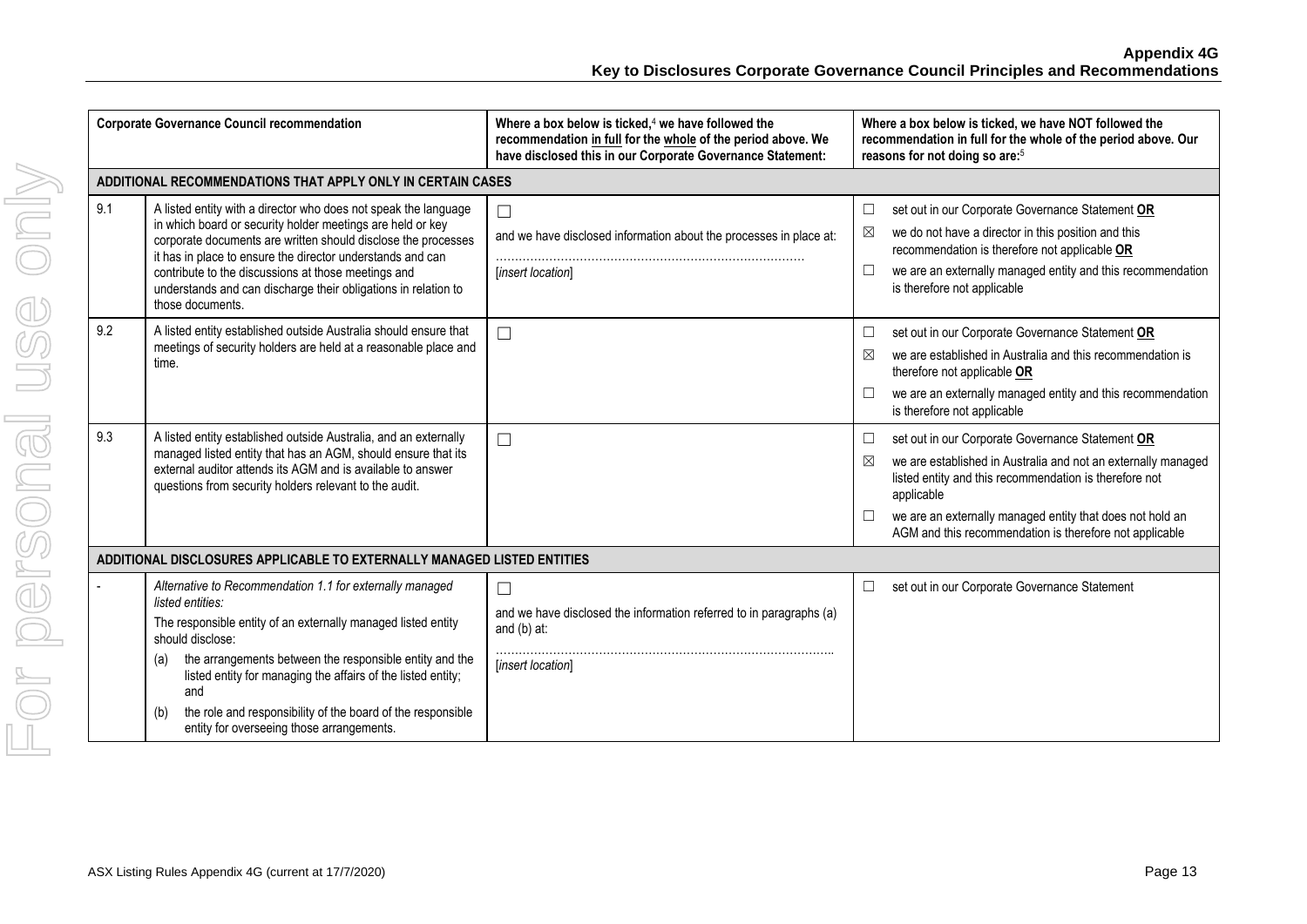| <b>Corporate Governance Council recommendation</b> |                                                                                                                                                                                                                   | Where a box below is ticked, $4$ we have followed the<br>recommendation in full for the whole of the period above. We<br>have disclosed this in our Corporate Governance Statement: | Where a box below is ticked, we have NOT followed the<br>recommendation in full for the whole of the period above. Our<br>reasons for not doing so are: <sup>5</sup> |
|----------------------------------------------------|-------------------------------------------------------------------------------------------------------------------------------------------------------------------------------------------------------------------|-------------------------------------------------------------------------------------------------------------------------------------------------------------------------------------|----------------------------------------------------------------------------------------------------------------------------------------------------------------------|
|                                                    | Alternative to Recommendations 8.1, 8.2 and 8.3 for externally<br>managed listed entities:<br>An externally managed listed entity should clearly disclose the<br>terms governing the remuneration of the manager. | and we have disclosed the terms governing our remuneration as<br>manager of the entity at:<br>[insert location]                                                                     | set out in our Corporate Governance Statement                                                                                                                        |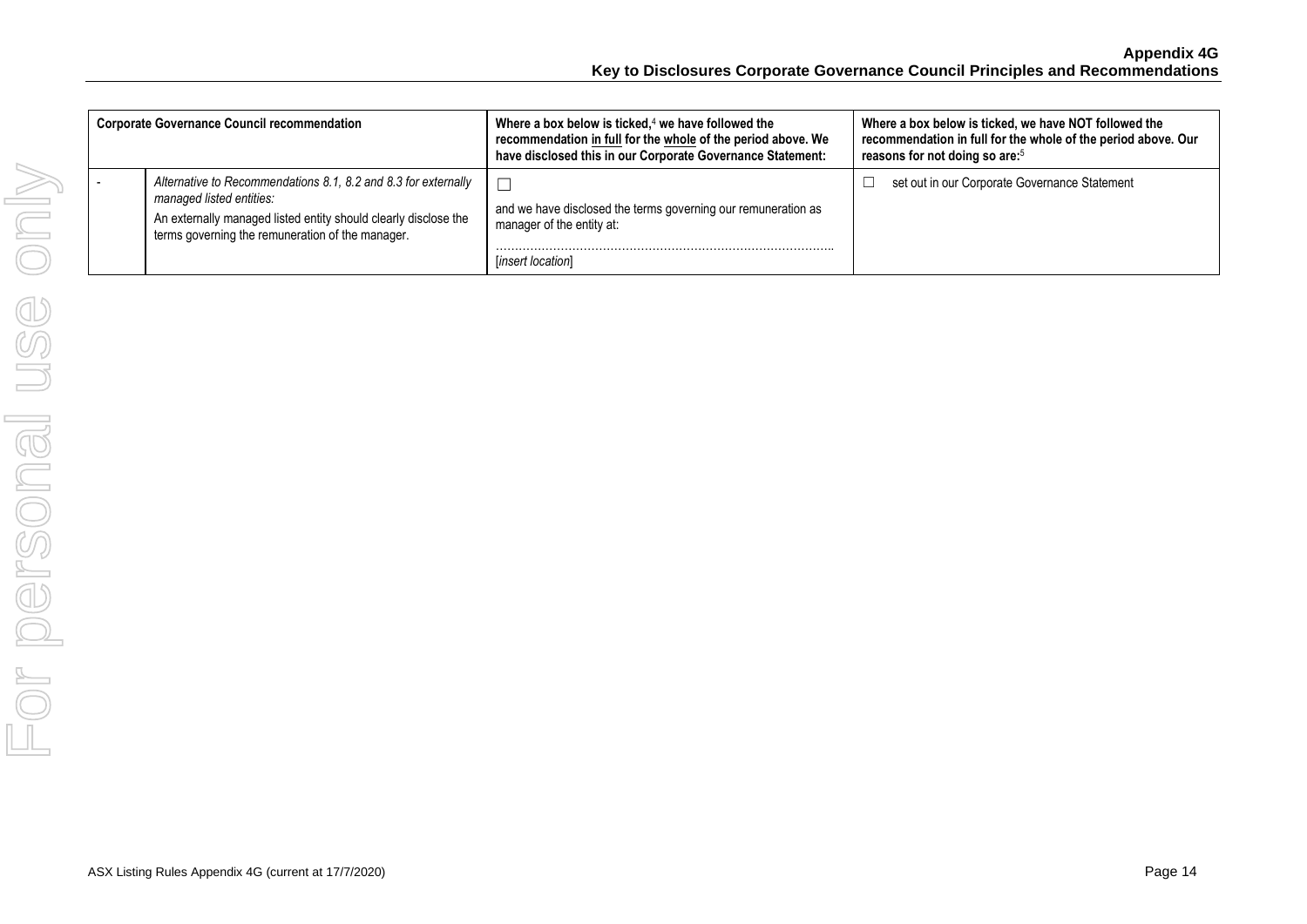### **Antilles Gold Limited ABN: 48 008 031 034**

#### **Corporate Governance Statement**

The Board of Directors of Antilles Gold Limited (**Antilles Gold** or **Company**) approved this Corporate Governance Statement (**Statement**) for the financial year ended 31 December 2021, on 31 March 2022 and the Statement is accurate as at that date.

This Corporate Governance Statement discloses the extent to which the Company has followed the recommendations set by the ASX Corporate Governance Council in its publication Corporate Governance Principles and Recommendations – 4 th Edition (**Governance Principles**), Where relevant and unless stated otherwise, all the governance practices have been in place and implemented for the full financial year.

All references to the website are to the Company's website, which may be accessed at [https://antillesgold.net](https://antillesgold.net/) (**Website**).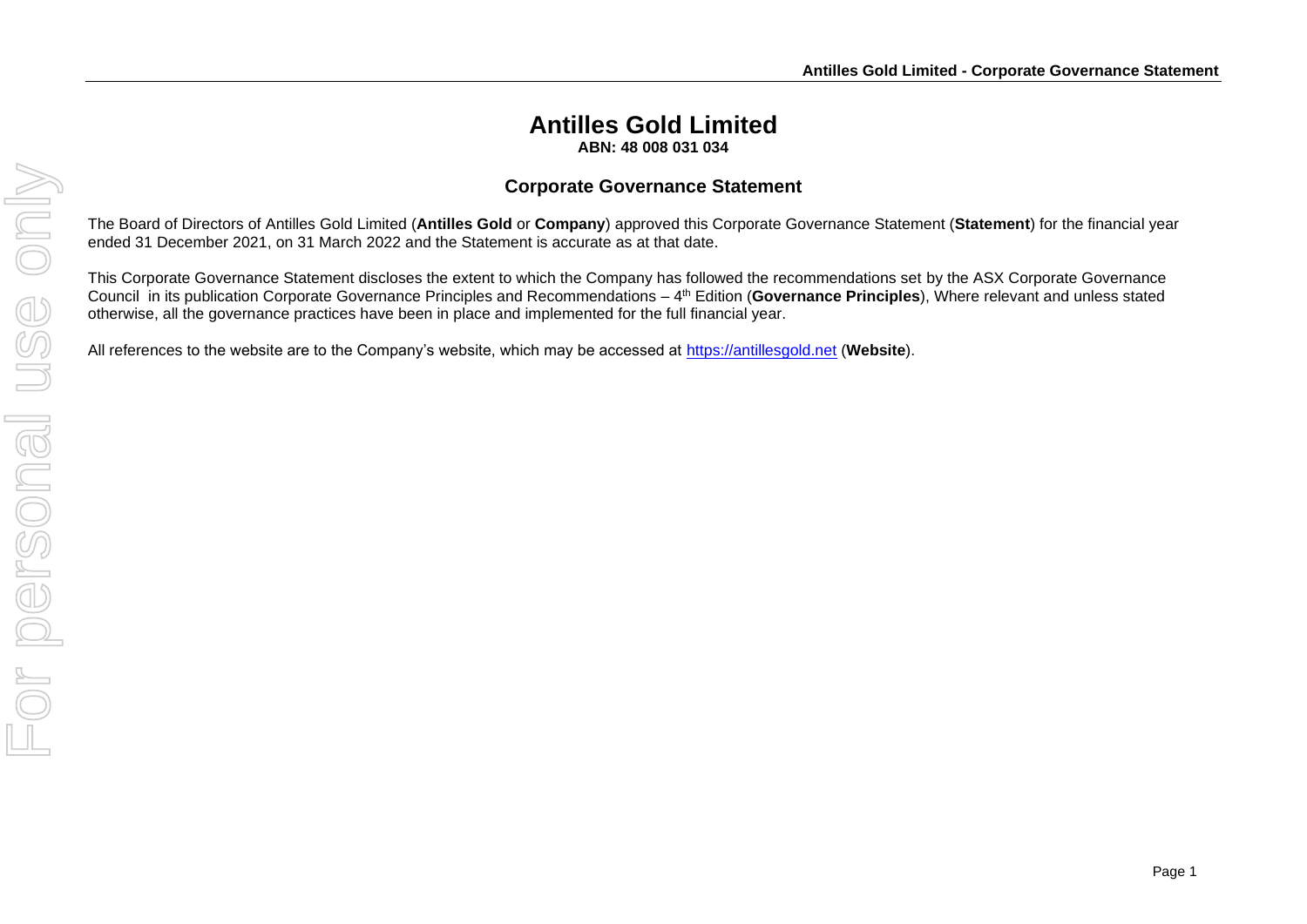| A listed entity should have and disclose a board charter setting<br>out:<br>the respective roles and responsibilities of its board and<br>(a) | In general, the Board is responsible for and has the authority to determine, all matters relating to policies, procedures and<br>practices, management performance and operations of the Company. The Board is also responsible or the overall corporate<br>governance of the Company and recognises the need for the highest standards of behaviour and accountability in acting in the |
|-----------------------------------------------------------------------------------------------------------------------------------------------|------------------------------------------------------------------------------------------------------------------------------------------------------------------------------------------------------------------------------------------------------------------------------------------------------------------------------------------------------------------------------------------|
| management; and<br>those matters expressly reserved to the board and those<br>(b)<br>delegated to management.                                 | best interests of the Company as a whole.<br>The Company has adopted a Board Charter, which is available on the Website, and which sets out the Board's responsibilities,<br>purpose and role, as well as defining the respective roles and responsibilities of the Board and management and identifying the<br>matters requiring Board action.                                          |
|                                                                                                                                               | The Board's principal functions and responsibilities include:                                                                                                                                                                                                                                                                                                                            |
|                                                                                                                                               | charting the direction, strategies and financial objectives of the Company and ensuring appropriate resources are<br>$\bullet$<br>available;                                                                                                                                                                                                                                             |
|                                                                                                                                               | monitoring the implementation of those policies and strategies and the achievement of those financial objectives and<br>performance against the strategic plan and budgets;                                                                                                                                                                                                              |
|                                                                                                                                               | monitoring compliance with control and accountability systems, significant disclosures to the market, regulatory<br>requirements and ethical standards;                                                                                                                                                                                                                                  |
|                                                                                                                                               | ensuring the preparation of accurate financial reports and statements;<br>reporting to shareholders and the investment community on the performance and state of the Company;                                                                                                                                                                                                            |
|                                                                                                                                               | ensuring that appropriate audit arrangements are in place; and                                                                                                                                                                                                                                                                                                                           |
|                                                                                                                                               | ensuring that effective and appropriate reporting systems are in place and will, in particular, assure the Board that<br>proper financial, operational, compliance and risk management controls function adequately.                                                                                                                                                                     |
|                                                                                                                                               | The Board has delegated to the Executive Chairman authority over the day-to-day management of the Company and its<br>operations. This delegation of authority includes responsibility for implementing the policies and strategies set by the Board and<br>includes:                                                                                                                     |
|                                                                                                                                               | day-to-day running of the business;<br>$\bullet$<br>appropriate and cost-effective development of projects;                                                                                                                                                                                                                                                                              |
|                                                                                                                                               | identification of exploration opportunities;                                                                                                                                                                                                                                                                                                                                             |
|                                                                                                                                               | supervision of consultants and other personnel;                                                                                                                                                                                                                                                                                                                                          |
|                                                                                                                                               | managing the operating and financial performance of the Company; and<br>managing stakeholder communications (including continuous disclosure of material developments through ASX                                                                                                                                                                                                        |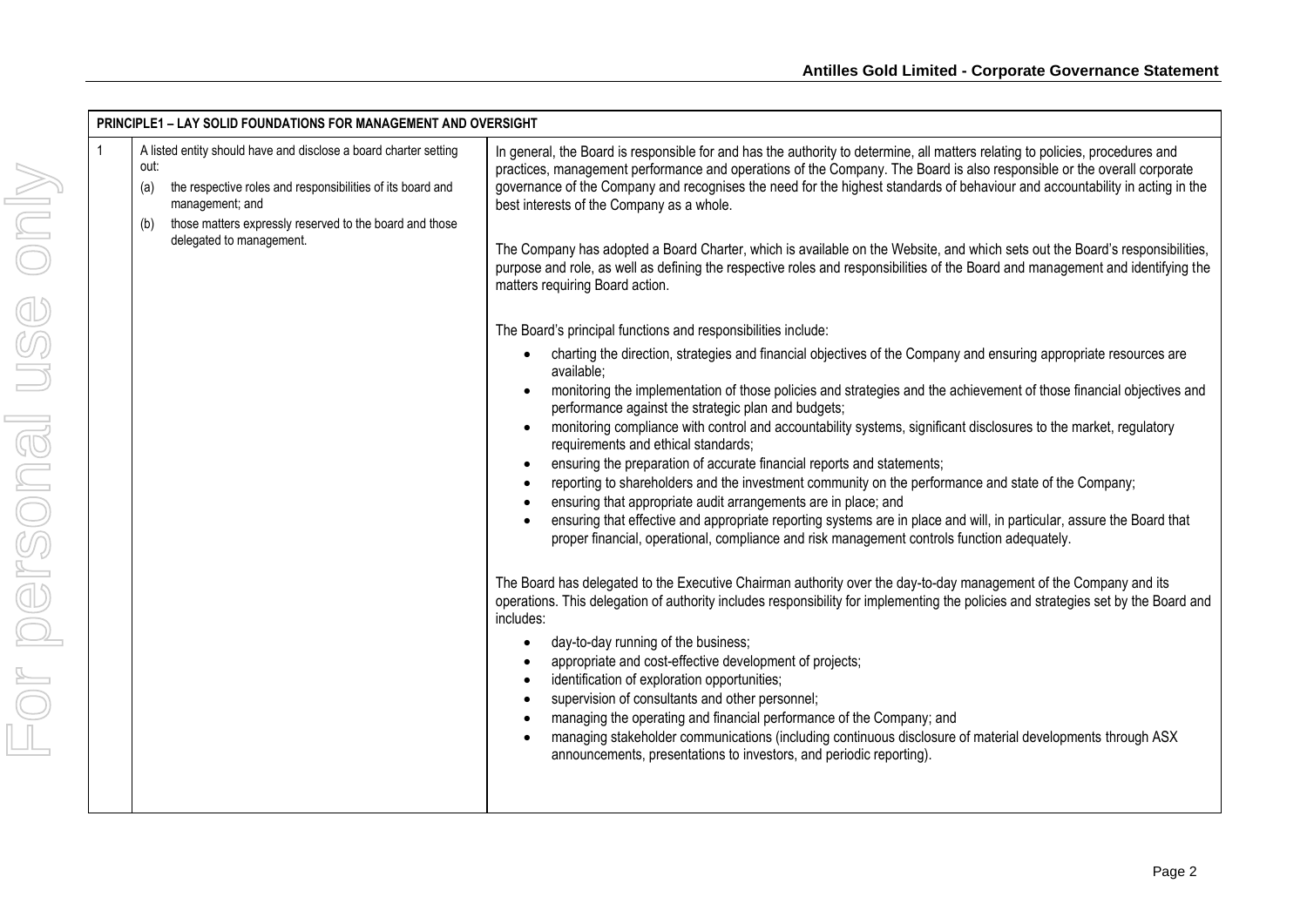| 1.2 | A listed entity should:<br>undertake appropriate checks before appointing a director or<br>(a)<br>senior executive or putting someone forward for election as<br>a director; and | The procedure for the selection of new Board members is that candidates are considered and selected by way of reference to a<br>number of factors which include, but are not limited to, their relevant experience and expertise, compatibility with other Board<br>members and credibility within the Company's field of activity. New directors are initially appointed by the full Board, subject to<br>election by shareholders at the Company's next Annual General Meeting (AGM).                                                                                                                                                                                                        |
|-----|----------------------------------------------------------------------------------------------------------------------------------------------------------------------------------|------------------------------------------------------------------------------------------------------------------------------------------------------------------------------------------------------------------------------------------------------------------------------------------------------------------------------------------------------------------------------------------------------------------------------------------------------------------------------------------------------------------------------------------------------------------------------------------------------------------------------------------------------------------------------------------------|
|     | provide security holders with all material information in its<br>(b)<br>possession relevant to a decision on whether or not to elect<br>or re-elect a director.                  | The Company will ensure that appropriate checks are undertaken prior to appointing a director or senior executive, and has<br>appropriate procedures in place to ensure that material information relevant to a decision to elect or re-elect a director<br>(including whether the other directors support the election or re-election) is disclosed in the notice of meeting provided to<br>shareholders.                                                                                                                                                                                                                                                                                     |
|     |                                                                                                                                                                                  | At each AGM the following directors (excluding the Chairman) automatically retire and are eligible for re-election:                                                                                                                                                                                                                                                                                                                                                                                                                                                                                                                                                                            |
|     |                                                                                                                                                                                  | one third of the directors or, if their number is not a multiple of three, then the nearest to but not more than one third<br>of the directors (the directors to retire by rotation at an AGM are those directors who have been longest in office since<br>their last election or appointment);<br>a director who has been in office for a period spanning three AGMs (who must retire at the third AGM after his / her<br>last election), even if his or her retirement results in more than one third of all directors retiring from office; and<br>any director who was appointed by the directors during the year to fill a casual vacancy or as an addition to the<br>existing directors. |
|     |                                                                                                                                                                                  | The Executive Chairman (in his capacity as the Managing Director) is appointed by the Board and is not subject to re-election.                                                                                                                                                                                                                                                                                                                                                                                                                                                                                                                                                                 |
| 1.3 | A listed entity should have a written agreement with each director<br>and senior executive setting out the terms of their appointment.                                           | New directors receive letters of appointment and the Company enters into deeds of indemnity, insurance and access with them.<br>Non-executive directors are not appointed for fixed terms. Executive directors have written service contracts which set out the<br>material terms of their employment, including a description of their position and duties, reporting lines, remuneration<br>arrangements and terminations rights and entitlements.                                                                                                                                                                                                                                           |
|     |                                                                                                                                                                                  | Each senior executive enters into a service contract which sets out the material terms of their employment, including a<br>description of their position and duties, reporting lines, remuneration arrangements and termination rights and entitlements.<br>Contract details of senior executives who are key management personnel (KMP) are summarised in the Company's<br>Remuneration Report, contained within the Annual Report, which may be accessed on the Website.                                                                                                                                                                                                                     |
| 1.4 | The company secretary of a listed entity should be accountable<br>directly to the board, through the chair, on all matters to do with<br>the proper functioning of the board.    | The company secretary is accountable directly to the Board (through the Chairman) for facilitating the Company's corporate<br>governance processes and the proper functioning of the Board. Each director is entitled to access the advice and services of<br>the company secretary. In accordance with the Company's Constitution, the Board may appoint, suspend or dismiss the<br>company secretary.                                                                                                                                                                                                                                                                                        |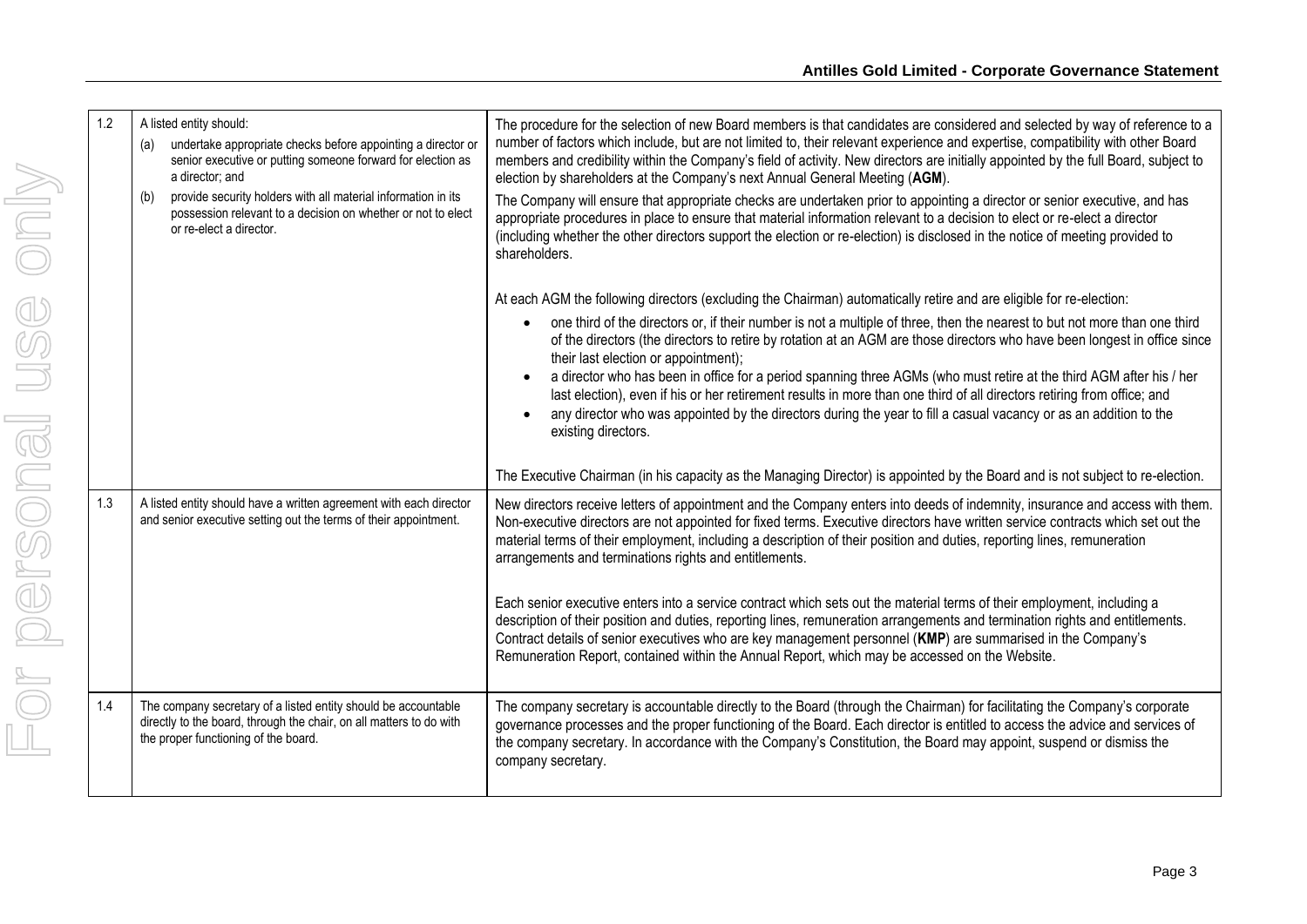| 1.5 | A listed entity should:<br>have and disclose a diversity policy;<br>(a)                                                                                                                                                                                                                                                                                                                                                                                                                                                                                                                                                                                                                                                                            | The Board has adopted a Diversity Policy, which may be accessed on the Website under the "Corporate Governance Policies"<br>section.                                                                                                                                                                                                                                                                                                                                                                                                                                                                                                                                                                                                                                                                                                                                                                                                                                                                                                                                                                                                                                          |
|-----|----------------------------------------------------------------------------------------------------------------------------------------------------------------------------------------------------------------------------------------------------------------------------------------------------------------------------------------------------------------------------------------------------------------------------------------------------------------------------------------------------------------------------------------------------------------------------------------------------------------------------------------------------------------------------------------------------------------------------------------------------|-------------------------------------------------------------------------------------------------------------------------------------------------------------------------------------------------------------------------------------------------------------------------------------------------------------------------------------------------------------------------------------------------------------------------------------------------------------------------------------------------------------------------------------------------------------------------------------------------------------------------------------------------------------------------------------------------------------------------------------------------------------------------------------------------------------------------------------------------------------------------------------------------------------------------------------------------------------------------------------------------------------------------------------------------------------------------------------------------------------------------------------------------------------------------------|
|     | through its board or a committee of the board set<br>(b)<br>measurable objectives for achieving gender diversity in the<br>composition of its board, senior executives and workforce<br>generally; and                                                                                                                                                                                                                                                                                                                                                                                                                                                                                                                                             | The Policy sets out the measurable objectives, outlined below, for achieving diversity and the Board annually assesses both<br>the objectives and progress in achieving them.                                                                                                                                                                                                                                                                                                                                                                                                                                                                                                                                                                                                                                                                                                                                                                                                                                                                                                                                                                                                 |
|     | disclose in relation to each reporting period:<br>(c)                                                                                                                                                                                                                                                                                                                                                                                                                                                                                                                                                                                                                                                                                              |                                                                                                                                                                                                                                                                                                                                                                                                                                                                                                                                                                                                                                                                                                                                                                                                                                                                                                                                                                                                                                                                                                                                                                               |
|     | the measurable objectives set for that period to<br>(1)<br>achieve gender diversity;                                                                                                                                                                                                                                                                                                                                                                                                                                                                                                                                                                                                                                                               | Objectives:                                                                                                                                                                                                                                                                                                                                                                                                                                                                                                                                                                                                                                                                                                                                                                                                                                                                                                                                                                                                                                                                                                                                                                   |
|     | the entity's progress towards achieving those<br>(2)<br>objectives; and                                                                                                                                                                                                                                                                                                                                                                                                                                                                                                                                                                                                                                                                            | achieve and maintain a ratio of 20% female employees across the organisation;<br>provide training to all staff who are from diverse backgrounds to enhance the retention of new employees and the                                                                                                                                                                                                                                                                                                                                                                                                                                                                                                                                                                                                                                                                                                                                                                                                                                                                                                                                                                             |
|     | either:<br>(3)<br>the respective proportions of men and women<br>(A)<br>on the board, in senior executive positions and<br>across the whole workforce (including how the<br>entity has defined "senior executive" for these<br>purposes); or<br>if the entity is a "relevant employer" under the<br>(B)<br>Workplace Gender Equality Act, the entity's<br>most recent "Gender Equality Indicators", as<br>defined in and published under that Act.<br>If the entity was in the S&P / ASX 300 Index at the<br>commencement of the reporting period, the measurable objective<br>for achieving gender diversity in the composition of its board<br>should be to have not less than 30% of its directors of each<br>gender within a specified period. | promotion of existing employees, with a particular emphasis on talented female employees; and<br>provide flexible workplace arrangements to accommodate domestic responsibilities, external study and cultural<br>traditions of employees;<br>a diverse and skilled workforce that leads to the achievement of corporate goals;<br>$\bullet$<br>a workplace culture characterised by inclusive practices and behaviours for the benefit of all staff;<br>improved employment and career development opportunities for talented women, particularly in respect of the<br>participation of women on the Board and within senior management;<br>a work environment that values and utilises the contributions of employees with diverse backgrounds, experiences<br>and perspectives through improved awareness of the benefits of workplace diversity and successful management of<br>diversity, and at all times recognising that employees may have restrictions placed on them by responsibilities outside<br>the workplace; and<br>awareness in all staff of their rights and responsibilities with regard to fairness, equity and respect for all aspects of<br>diversity. |
|     |                                                                                                                                                                                                                                                                                                                                                                                                                                                                                                                                                                                                                                                                                                                                                    | Progress Achieved:<br>The current ratio of female employees across the organisation remained at 50.0%. The participation ratio of female<br>employees remains static due to the historical mining industry averages and cultural considerations in Cuba. The                                                                                                                                                                                                                                                                                                                                                                                                                                                                                                                                                                                                                                                                                                                                                                                                                                                                                                                  |
|     |                                                                                                                                                                                                                                                                                                                                                                                                                                                                                                                                                                                                                                                                                                                                                    | Company continues to provide access to equal opportunities for all employees and female employees are well-<br>represented across such areas as administration, laboratory, accounting and engineering.<br>The evolution of the Company's projects will result in fluctuations in total employment numbers and the gender ratio.<br>The Company will continue to aim to maintain the 50% ratio for female employees and the Board will review targets<br>and progress once new projects are operational.<br>All staff are encouraged to attend relevant professional development courses.                                                                                                                                                                                                                                                                                                                                                                                                                                                                                                                                                                                     |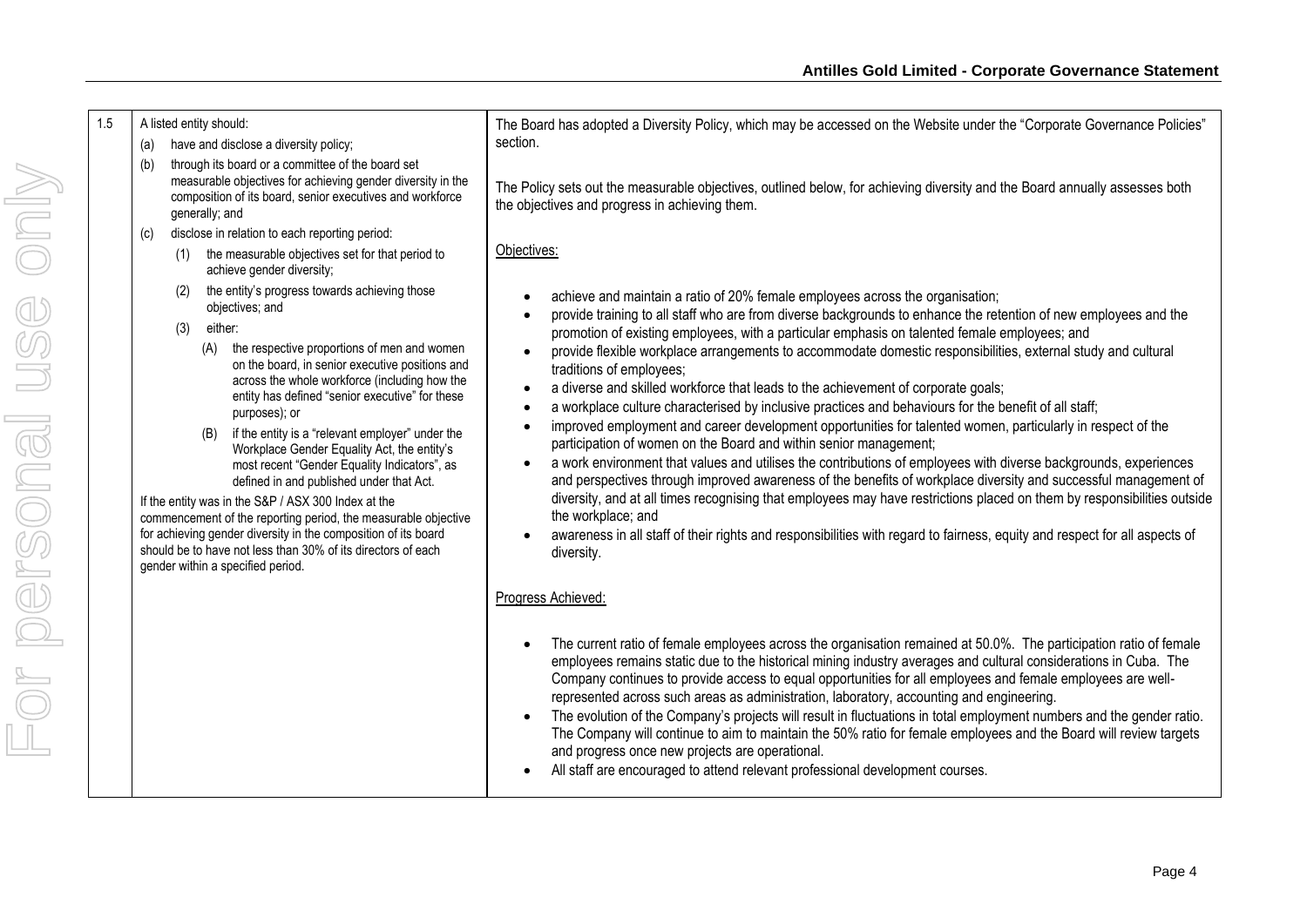|     |                                                                                                                                                                                                                                                                                                                                                    | The Company accommodates flexible workplace arrangements and external study wherever possible and respects<br>cultural traditions at all times.                                                                                                                                                                                                                                                                                                                                                                                                                                                                                  |
|-----|----------------------------------------------------------------------------------------------------------------------------------------------------------------------------------------------------------------------------------------------------------------------------------------------------------------------------------------------------|----------------------------------------------------------------------------------------------------------------------------------------------------------------------------------------------------------------------------------------------------------------------------------------------------------------------------------------------------------------------------------------------------------------------------------------------------------------------------------------------------------------------------------------------------------------------------------------------------------------------------------|
|     |                                                                                                                                                                                                                                                                                                                                                    | The Company has one female director as at the date of this Statement and 60% female participation at senior management<br>level (senior management includes senior managers and senior specialists who report directly to the Executive Chairman).                                                                                                                                                                                                                                                                                                                                                                               |
| 1.6 | A listed entity should:<br>have and disclose a process for periodically evaluating the<br>(a)<br>performance of the board, its committees and individual                                                                                                                                                                                           | In accordance with its charter, the Board as a whole has responsibility to review its own performance and the performance of<br>individual directors, in such manner as the Board deems appropriate.                                                                                                                                                                                                                                                                                                                                                                                                                             |
|     | directors; and<br>disclose for each reporting period whether a performance<br>(b)<br>evaluation has been undertaken in accordance with that<br>process during or in respect of that period.                                                                                                                                                        | Given the specific nature of the Company's activities, evaluation was an ongoing process throughout the Reporting Period. The<br>achievement of goals and business development and compliance issues are evaluated regularly on an informal basis.                                                                                                                                                                                                                                                                                                                                                                               |
|     |                                                                                                                                                                                                                                                                                                                                                    | The Board is provided with the information it needs to discharge its responsibilities effectively.                                                                                                                                                                                                                                                                                                                                                                                                                                                                                                                               |
| 1.7 | A listed entity should:<br>have and disclose a process for evaluating the performance<br>(a)<br>of its senior executives at least once every reporting period;<br>and<br>disclose for each reporting period whether a performance<br>(b)<br>evaluation has been undertaken in accordance with that<br>process during or in respect of that period. | The Board monitors the performance of senior executives on a regular basis throughout the year. Performance targets are<br>established by the Board and Executive Chairman against relevant operating and non-operating key performance indicators, as<br>appropriate. This includes performance against annual budgets, health, safety and environmental measures and other<br>operations-related business goals and the Company's requirements of the position. The Executive Chairman conducted regular<br>informal discussions withs senior executives in relation to their performance targets during the Reporting Period. |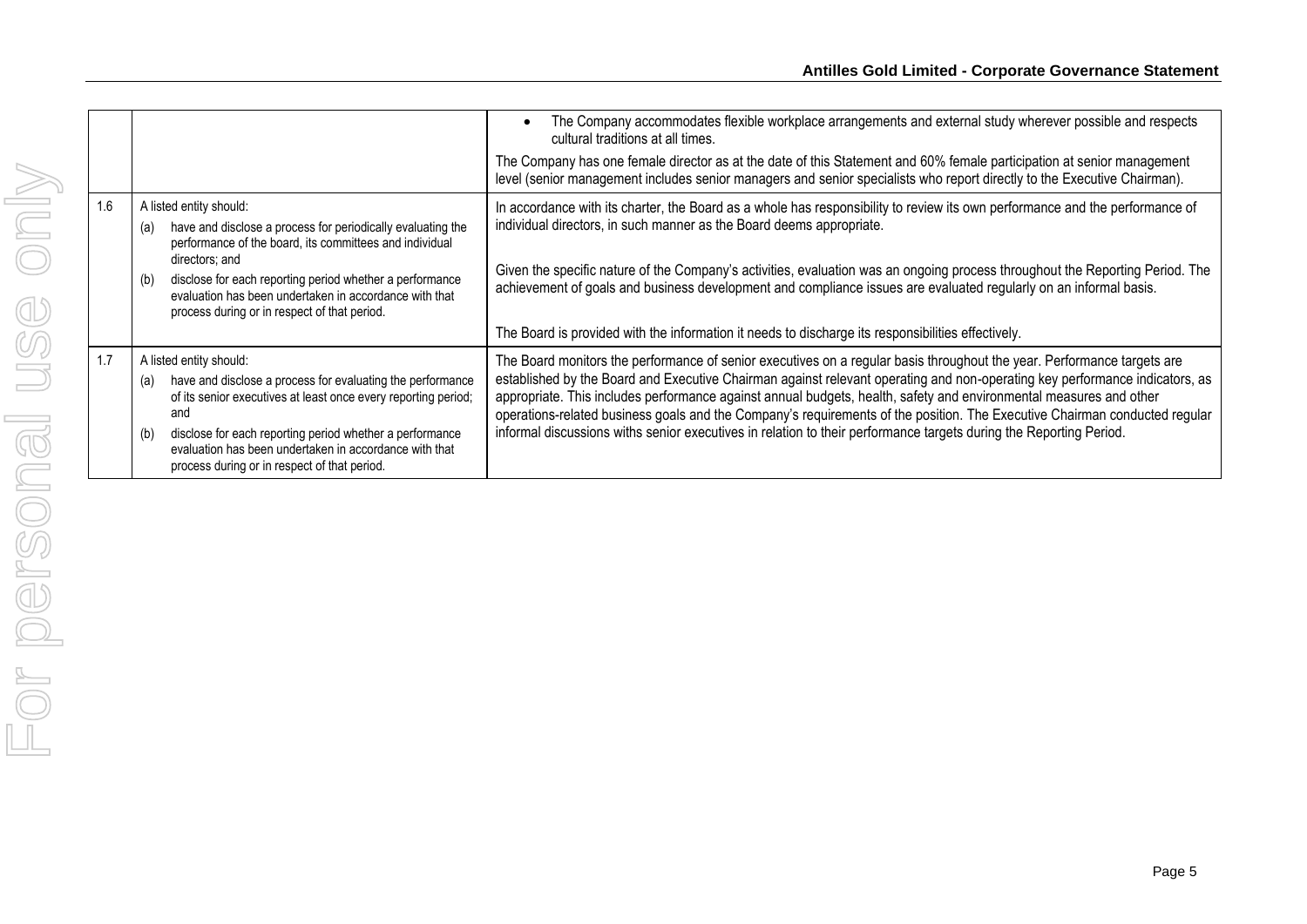| 2.1<br>2.2 | <b>PRINCIPLE 2 - STRUCTURE THE BOARD TO BE EFFECTIVE AND ADD VALUE</b><br>The board of a listed entity should:<br>have a nomination committee which:<br>(a)<br>has at least three members, a majority of whom are<br>(1)<br>independent directors; and<br>is chaired by an independent director,<br>(2)<br>and disclose:<br>the charter of the committee;<br>(3)<br>the members of the committee; and<br>(4)<br>as at the end of each reporting period, the number<br>(5)<br>of times the committee met throughout the period<br>and the individual attendances of the members at<br>those meetings; or<br>if it does not have a nomination committee, disclose that<br>(b)<br>fact and the processes it employs to address board<br>succession issues and to ensure that the board has the<br>appropriate balance of skills, knowledge, experience,<br>independence and diversity to enable it to discharge its<br>duties and responsibilities effectively.<br>A listed entity should have and disclose a board skills matrix<br>setting out the mix of skills that the board currently has or is<br>looking to achieve in its membership. | The Board has not established a Nominations Committee.<br>Given its size, the Board considers that a separate nominations committee is not warranted and the Board as a whole deals<br>with matters that would normally fall within the charge of such a committee, including matters relating to Board renewal and<br>Board performance.<br>The Board is responsible for ensuring that it has the appropriate range and mix of expertise, experience and diversity properly<br>to fulfil its responsibilities and deliver the Company's corporate objectives. The Board is of the view that the current directors |                                                                                                       |                                                                                                                                                                                     |
|------------|---------------------------------------------------------------------------------------------------------------------------------------------------------------------------------------------------------------------------------------------------------------------------------------------------------------------------------------------------------------------------------------------------------------------------------------------------------------------------------------------------------------------------------------------------------------------------------------------------------------------------------------------------------------------------------------------------------------------------------------------------------------------------------------------------------------------------------------------------------------------------------------------------------------------------------------------------------------------------------------------------------------------------------------------------------------------------------------------------------------------------------------------|--------------------------------------------------------------------------------------------------------------------------------------------------------------------------------------------------------------------------------------------------------------------------------------------------------------------------------------------------------------------------------------------------------------------------------------------------------------------------------------------------------------------------------------------------------------------------------------------------------------------|-------------------------------------------------------------------------------------------------------|-------------------------------------------------------------------------------------------------------------------------------------------------------------------------------------|
|            |                                                                                                                                                                                                                                                                                                                                                                                                                                                                                                                                                                                                                                                                                                                                                                                                                                                                                                                                                                                                                                                                                                                                             | possess these attributes. The table below identifies the skills and experience of directors across a number of fields that are<br>relevant to the Company's business.<br><b>Expertise</b><br>Executive leadership<br>Strategy<br>Commercial acumen<br>Finance and Risk<br>management<br>Governance and compliance<br>Government relations<br>Stakeholder management<br>Geological<br>Mining and exploration<br>Project development                                                                                                                                                                                 | <b>Experience</b><br>Industry<br>Mining, resources and<br>$\bullet$<br>infrastructure<br>Construction | Market<br>Exploration and appraisal<br>Corporate finance<br>Funding and project finance<br>Construction and<br>procurement<br>Operations and maintenand<br>International experience |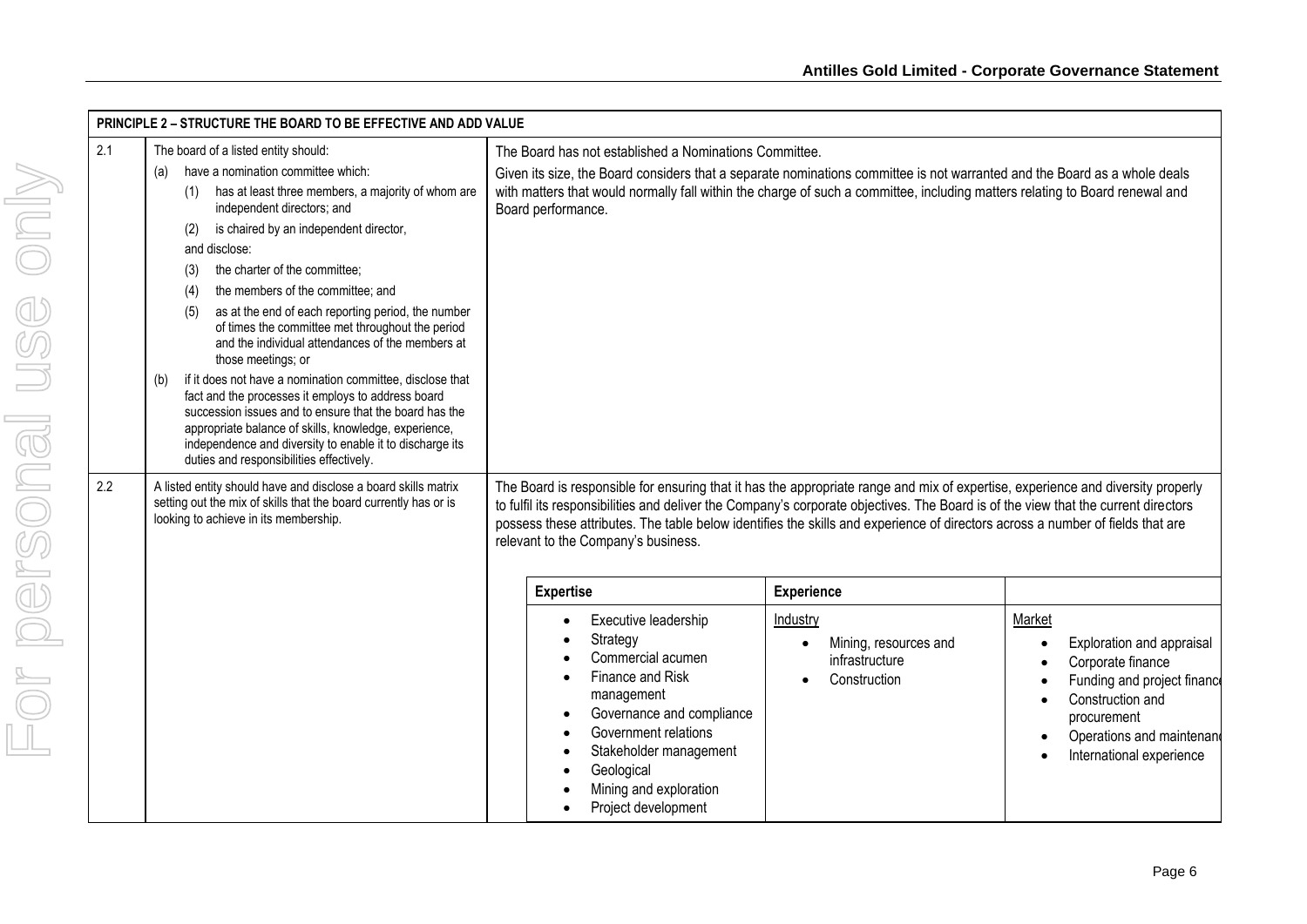| 2.3 | A listed entity should disclose:<br>the names of the directors considered by the board to be<br>(a)<br>independent directors;<br>if a director has an interest, position, affiliation or<br>(b)<br>relationship of the type described in Box 2.3 but the board<br>is of the opinion that it does not compromise the<br>independence of the director, the nature of the interest,<br>position or relationship in question and an explanation of<br>why the board is of that opinion; and<br>the length of service of each director.<br>(c) | Details of the Company's independent directors and the length of service of each director, are set out in the Directors' Report<br>within the Annual Report.                                                                                                                                                                                                                                                                                                                                                                                                                                                                         |
|-----|-------------------------------------------------------------------------------------------------------------------------------------------------------------------------------------------------------------------------------------------------------------------------------------------------------------------------------------------------------------------------------------------------------------------------------------------------------------------------------------------------------------------------------------------|--------------------------------------------------------------------------------------------------------------------------------------------------------------------------------------------------------------------------------------------------------------------------------------------------------------------------------------------------------------------------------------------------------------------------------------------------------------------------------------------------------------------------------------------------------------------------------------------------------------------------------------|
| 2.4 | A majority of the board of a listed entity should be independent<br>directors.                                                                                                                                                                                                                                                                                                                                                                                                                                                            | The Board currently comprises two independent and two executive directors. The membership and structure of the Board is<br>selected to provide the Company with the most appropriate direction in the areas of business controlled by the Company, and<br>given the skill set of the present directors, the Board considers that the appointment of an additional non-executive director is<br>not currently warranted.<br>Directors are entitled to seek independent professional advice at the Company's expense. Directors are required to disclose<br>relevant personal interests and conflicts of interest on an ongoing basis. |
| 2.5 | The chair of the board of a listed entity should be an<br>independent director and, in particular, should not be the same<br>person as the CEO of the entity.                                                                                                                                                                                                                                                                                                                                                                             | The Executive Chairman, Mr Brian Johnson, is not independent. Mr Johnson has also been Chief Executive of the Company<br>since 14 February 2014. He manages the daily operations of the company, so that the Company maximises its benefits from<br>his extensive but different skills and experience. As the Company continues to mature, the management structure will be<br>reviewed and adapted to maximise shareholder value and optimise corporate governance.                                                                                                                                                                 |
| 2.6 | A listed entity should have a program for inducting new<br>directors and for periodically reviewing whether there is a need<br>for existing directors to undertake professional development to<br>maintain the skills and knowledge needed to perform their role<br>as directors effectively.                                                                                                                                                                                                                                             | The Company has Induction Procedures for new Board appointees, which may be accessed on the Website.<br>Directors are encouraged to continue to expand their knowledge base and professional skills through attendance at suitable<br>seminars and conferences. Directors have the right, in the course of discharging their duties, to seek independent professional<br>advice at the Company's expense, within guidelines provided in the Board Charter.<br>The Board reviews with individual directors their continuing professional development needs, on an ongoing basis.                                                      |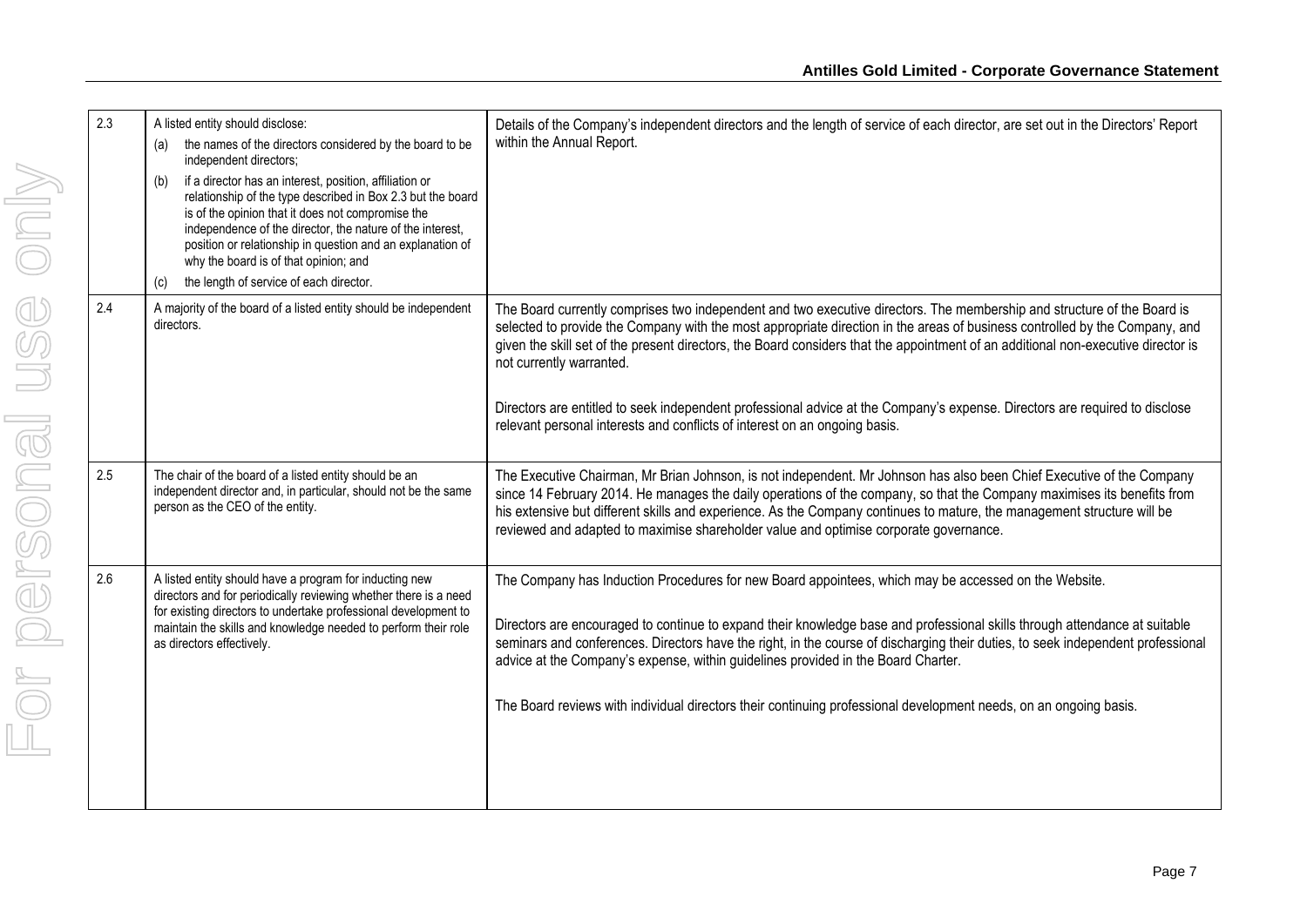|     | PRINCIPLE 3 - INSTIL A CULTURE OF ACTING LAWFULLY, ETHICALLY AND RESPONSIBLY                                                                                                                                                         |                                                                                                                                                                                                                                                                                                                                                                                                                                                                                                                                                |  |  |
|-----|--------------------------------------------------------------------------------------------------------------------------------------------------------------------------------------------------------------------------------------|------------------------------------------------------------------------------------------------------------------------------------------------------------------------------------------------------------------------------------------------------------------------------------------------------------------------------------------------------------------------------------------------------------------------------------------------------------------------------------------------------------------------------------------------|--|--|
| 3.1 | A listed entity should articulate and disclose its values.                                                                                                                                                                           | The Company's Code of Conduct provides for a framework of principles within which employees are expected to conduct the<br>Company's business, being:<br>to act with integrity and professionalism and be scrupulous in proper use of Company information, funds, equipment<br>$\bullet$<br>and facilities:<br>to exercise fairness, equity, proper courtesy, consideration and sensitivity in dealing with customers, employees and<br>$\bullet$<br>other stakeholders; and<br>to avoid real or apparent conflicts of interests.<br>$\bullet$ |  |  |
| 3.2 | A listed entity should:<br>have and disclose a code of conduct for its directors,<br>senior executives and employees; and<br>ensure that the board or a committee of the board is<br>informed of any material breaches of that code. | The Board has established a Board Code of conduct and a separate Employee Code of Conduct, both of which may be<br>accessed on the Website.<br>The Codes require that directors and employees maintain high standards of integrity by ensuring that all business activities are<br>conducted legally and ethically in compliance with the letter and the spirit of both the law and Company policies.<br>Procedures are in place to ensure that the Board is informed of any material breaches of the Codes.                                   |  |  |
| 3.3 | A listed entity should:<br>have and disclose a whistleblower policy; and<br>(a)<br>ensure that the board or a committee of the board is<br>(b)<br>informed of any material incidents reported under that<br>policy.                  | The Board has adopted a Whistleblower Policy, which may be viewed on the Website. The Policy provides that the<br>investigating committee investigating complaints made by whistleblowers, must notify the Board of the outcome of its<br>investigations.                                                                                                                                                                                                                                                                                      |  |  |
| 3.4 | A listed entity should:<br>have and disclose an anti-bribery and corruption policy;<br>(a)<br>and<br>ensure that the board or committee of the board is<br>(b)<br>informed of any material breaches of that policy.                  | Anti-bribery and corruption prohibitions are contained within the Company's Employee Code of Conduct, which may be<br>accessed on the Website.<br>Procedures are in place to ensure that the Board is informed of any material breaches of the Code.                                                                                                                                                                                                                                                                                           |  |  |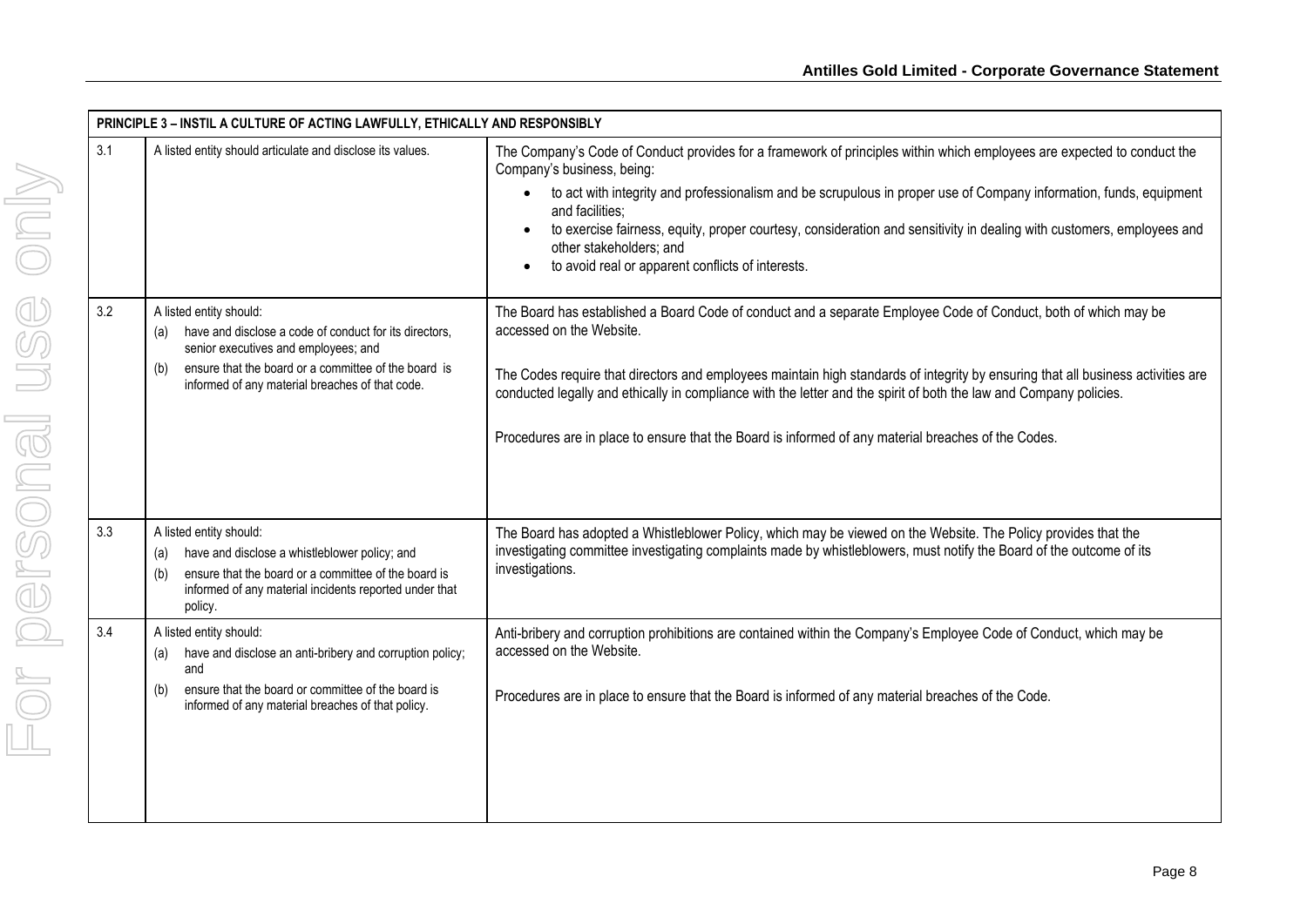|     | <b>PRINCIPLE 4 - SAFEGUARD THE INTEGRITY OF CORPORATE REPORTS</b>                                                                                                                                                                                                                                                                                                                                                                                                                                                                                                                                                                                                                                                                                                                                                                                                                                                                                           |                                                                                                                                                                                                                                                                                                                                                                                                                                                                                                                                                                                                                                                                                                                                                                                                                                                                                                                                                                                                                                                                                                                                                                                                                                                                                                                                                                                                                                                   |  |
|-----|-------------------------------------------------------------------------------------------------------------------------------------------------------------------------------------------------------------------------------------------------------------------------------------------------------------------------------------------------------------------------------------------------------------------------------------------------------------------------------------------------------------------------------------------------------------------------------------------------------------------------------------------------------------------------------------------------------------------------------------------------------------------------------------------------------------------------------------------------------------------------------------------------------------------------------------------------------------|---------------------------------------------------------------------------------------------------------------------------------------------------------------------------------------------------------------------------------------------------------------------------------------------------------------------------------------------------------------------------------------------------------------------------------------------------------------------------------------------------------------------------------------------------------------------------------------------------------------------------------------------------------------------------------------------------------------------------------------------------------------------------------------------------------------------------------------------------------------------------------------------------------------------------------------------------------------------------------------------------------------------------------------------------------------------------------------------------------------------------------------------------------------------------------------------------------------------------------------------------------------------------------------------------------------------------------------------------------------------------------------------------------------------------------------------------|--|
| 4.1 | The board of a listed entity should:                                                                                                                                                                                                                                                                                                                                                                                                                                                                                                                                                                                                                                                                                                                                                                                                                                                                                                                        | The Board has established an Audit Committee. The Committee comprises:                                                                                                                                                                                                                                                                                                                                                                                                                                                                                                                                                                                                                                                                                                                                                                                                                                                                                                                                                                                                                                                                                                                                                                                                                                                                                                                                                                            |  |
|     | have an audit committee which:<br>(a)<br>has at least three members, all of whom are non-<br>(1)<br>executive directors and a majority of whom are<br>independent directors; and<br>is chaired by an independent director, who is not<br>(2)<br>the chair of the board.<br>and disclose:<br>the charter of the committee:<br>(3)<br>the relevant qualifications and experience of the<br>(4)<br>members of the committee; and<br>in relation to each reporting period, the number of<br>(5)<br>times the committee met throughout the period and<br>the individual attendances of the members at those<br>meetings; or<br>if it does not have an audit committee, disclose that fact<br>(b)<br>and the processes it employs that independently verify<br>and safeguard the integrity of its corporate reporting,<br>including the processes for the appointment and removal<br>of the external auditor and the rotation of the audit<br>engagement partner. | Chairman: Ms Angela Pankhurst (Independent Non-Executive Director)<br>Member: Mr Ugo Cario ((Independent Non-Executive Director)<br>Member: Mr Brian Johnson (Executive Chairman).<br>Given the composition of the Board and the requirements of the Company, the Board considers this to be the optimal<br>constitution of the Audit Committee, with valuable contributions provided by the Executive Chairman.<br>The experience and qualifications of members of the Audit Committee are detailed in the Remuneration Report within the<br>Annual Report, along with details of the meetings of the committee and the individual attendances of members at those<br>meetings.<br>The Audit Committee operates in accordance with a formal charter, which may be accessed on the Website. The Charter sets<br>out the objectives of the committee and its composition, duties and responsibilities, membership requirements and related<br>matters.<br>The Audit Committee is responsible for:<br>overseeing and appraising the quality of the audits conducted by the Company's external auditors;<br>reviewing the effectiveness of management information and internal control;<br>reviewing all areas of significant financial risk and risk management;<br>reviewing financial information including annual and half-yearly financial reports and ASX reporting statements; and<br>monitoring internal controls and accounting compliance. |  |
|     |                                                                                                                                                                                                                                                                                                                                                                                                                                                                                                                                                                                                                                                                                                                                                                                                                                                                                                                                                             | The Audit Committee is further responsible for reviewing the nomination, performance and independence of the external<br>auditors. The Board has adopted a Policy of Auditor Independence, which may be accessed on the Website.                                                                                                                                                                                                                                                                                                                                                                                                                                                                                                                                                                                                                                                                                                                                                                                                                                                                                                                                                                                                                                                                                                                                                                                                                  |  |
| 4.2 | The board of a listed entity should, before it approves the<br>entity's financial statements for a financial period, receive from<br>its CEO and CFO a declaration that, in their opinion, the<br>financial records of the entity have been properly maintained<br>and that the financial statements comply with the appropriate<br>accounting standards and give a true and fair view of the<br>financial position and performance of the entity and that the<br>opinion has been formed on the basis of a sound system of risk<br>management and internal control which is operating effectively.                                                                                                                                                                                                                                                                                                                                                         | Before the Board approves the financial statements for a financial period, the Executive Chairman and Chief Financial Officer<br>provide formal statements to the Board that state that, in their opinion, the financial reports and records of the Company have<br>been properly maintained and that the financial statements:<br>comply with the appropriate accounting standards; and<br>give a true and fair view, in all material respects, of the Company's financial condition and operational results<br>and that the opinion has been formed on the basis of a sound system of risk management and internal control which is<br>operating effectively.                                                                                                                                                                                                                                                                                                                                                                                                                                                                                                                                                                                                                                                                                                                                                                                   |  |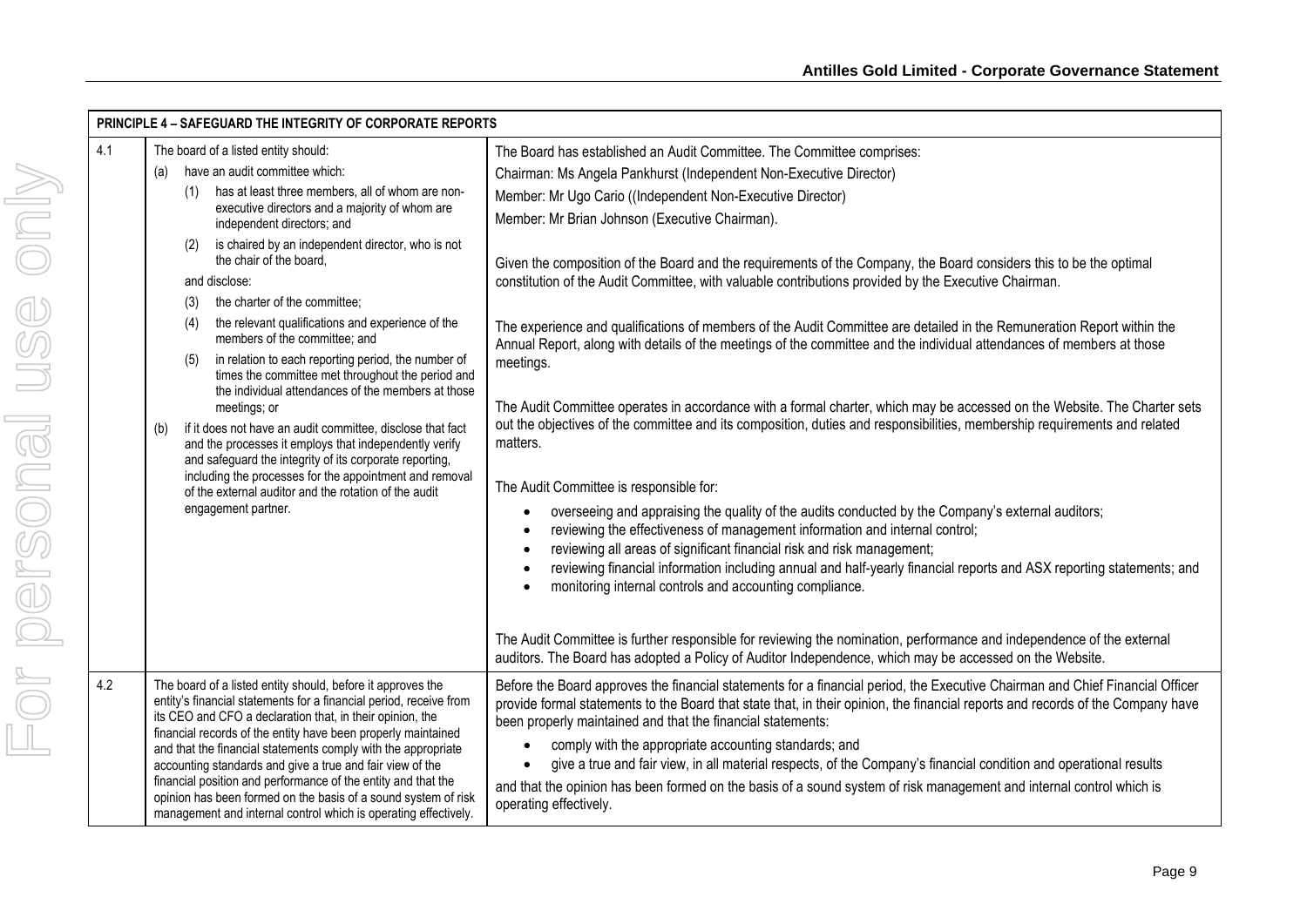| 4.3 | A listed entity should disclose its process to verify the integrity<br>of any periodic corporate report it releases to the market that is<br>not audited or reviewed by an external auditor.                       | The Company's Board reviews and approves any periodic corporate reports not audited or reviewed by an external auditor, and<br>acts on the advice of the Chair of the Audit Committee in conducting its review.                                                                                                                                                                                                                                                                                                                                             |  |  |
|-----|--------------------------------------------------------------------------------------------------------------------------------------------------------------------------------------------------------------------|-------------------------------------------------------------------------------------------------------------------------------------------------------------------------------------------------------------------------------------------------------------------------------------------------------------------------------------------------------------------------------------------------------------------------------------------------------------------------------------------------------------------------------------------------------------|--|--|
|     | <b>PRINCIPLE 5 - MAKE TIMELY AND BALANCED DISCLSOURE</b>                                                                                                                                                           |                                                                                                                                                                                                                                                                                                                                                                                                                                                                                                                                                             |  |  |
| 5.1 | A listed entity should have and disclose a written policy for<br>complying with its continuous disclosure obligations under<br>listing rule 3.1.                                                                   | The Company has adopted a Continuous Disclosure Policy to ensure compliance with its continuous disclosure obligations<br>under the ASX Listing Rules and the Corporations Act 2001. The Policy may be accessed on the Website and it sets out the<br>key obligations of the Board, senior executives and staff to ensure that price-sensitive information is identified, reviewed by<br>management and disclosed to ASX in a timely manner, and that all information provided to ASX is posted to the Website as<br>soon as possible after release by ASX. |  |  |
| 5.2 | A listed entity should ensure that its board receives copies of all<br>material market announcements promptly after they have been<br>made.                                                                        | The Company Secretary ensures that directors receive copies of all announcements released to ASX promptly.                                                                                                                                                                                                                                                                                                                                                                                                                                                  |  |  |
| 5.3 | A listed entity that gives a new and substantive investor or<br>analyst presentation should release a copy of the presentation<br>materials on the ASX Market Announcements Platform ahead<br>of the presentation. | The Company's Continuous Disclosure Policy provides that slides and presentations to be used in briefings will be given to<br>ASX prior to the briefing and posted on the Website after confirmation of release by ASX.                                                                                                                                                                                                                                                                                                                                     |  |  |
|     | <b>PRINCIPLE 6 – RESPECT THE RIGHTS OF SECURITY HOLDERS</b>                                                                                                                                                        |                                                                                                                                                                                                                                                                                                                                                                                                                                                                                                                                                             |  |  |
| 6.1 | A listed entity should provide information about itself and its<br>governance to investors via its website.                                                                                                        | Information about the Company and its operations is located on the Website, and corporate governance policies and<br>documents may be accessed on the Website under the "Governance and Policies" section, located at<br>https://antillesgold.net/corporate/                                                                                                                                                                                                                                                                                                |  |  |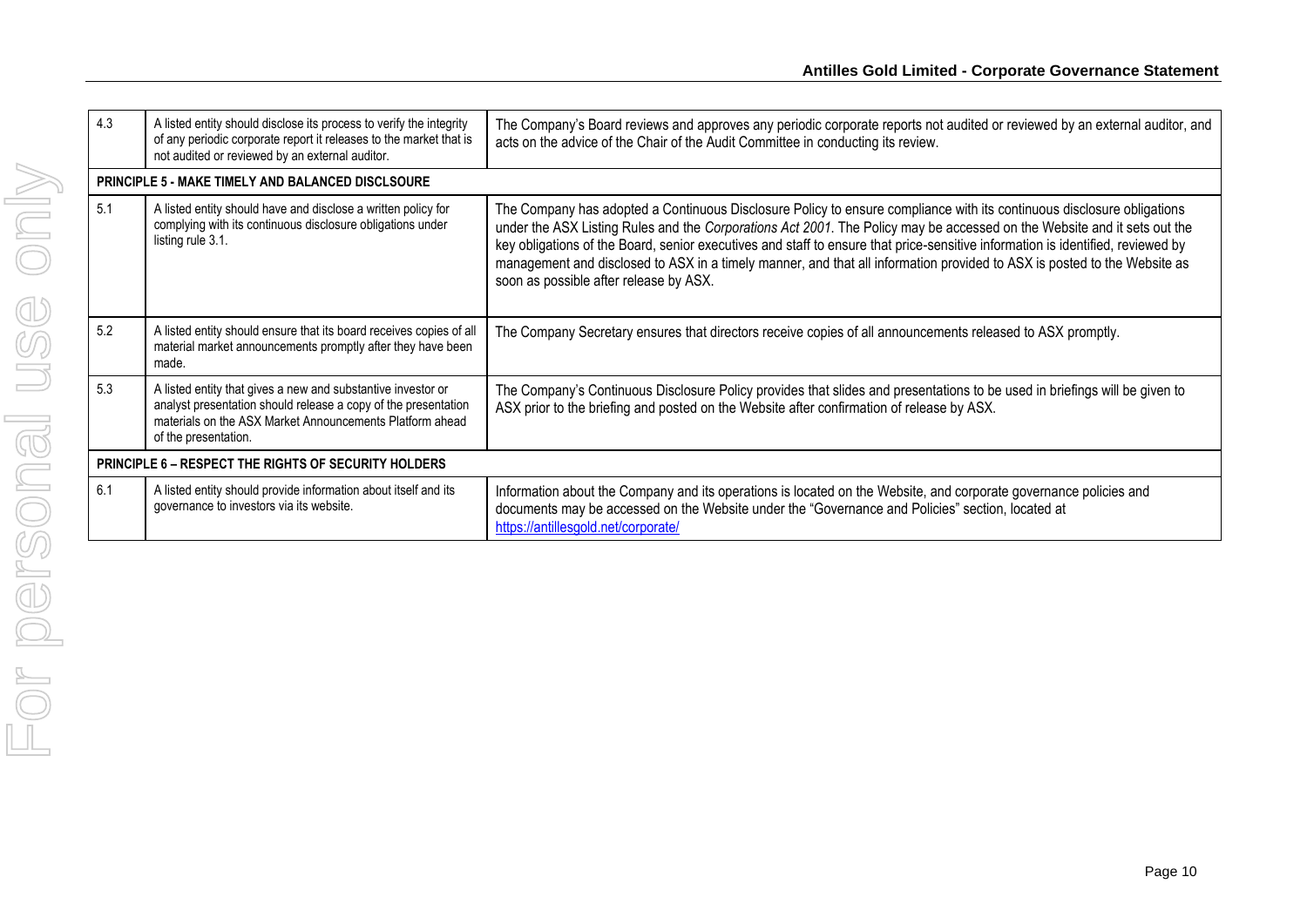| 6.2 | A listed entity should have an investor relations program that<br>facilitates effective two-way communication with investors.                                                  | The Company is committed to informing shareholders of all major developments affecting the operations of the Company and<br>the state of its affairs, and has established a communications policy to that effect. Communications with shareholders include:<br>the Annual Report which is distributed or made available to all shareholders;<br>the quarterly activities report;<br>the half-year financial report;<br>the AGM and other general meetings called to obtain shareholder approval for significant corporate actions, as<br>appropriate;<br>Company announcements; and<br>information provided on the Website.<br>The Company welcomes questions from shareholders at any time and these are answered promptly unless the information<br>requested is market sensitive and not in the public domain. All announcements given by the Company to ASX (except<br>disclosures of a routine compliance or administrative nature) are posted to the Website.<br>The Company's Shareholder Communication Policy may be accessed on the Website. |
|-----|--------------------------------------------------------------------------------------------------------------------------------------------------------------------------------|-------------------------------------------------------------------------------------------------------------------------------------------------------------------------------------------------------------------------------------------------------------------------------------------------------------------------------------------------------------------------------------------------------------------------------------------------------------------------------------------------------------------------------------------------------------------------------------------------------------------------------------------------------------------------------------------------------------------------------------------------------------------------------------------------------------------------------------------------------------------------------------------------------------------------------------------------------------------------------------------------------------------------------------------------------|
| 6.3 | A listed entity should disclose how it facilitates and encourages<br>participation at meetings of security holders.                                                            | The Company encourages shareholder participation at its general meetings, including by making notices of meetings available<br>on the Website. The Company's external auditor attends the AGMs and is available to answer any questions which<br>shareholders may have about the conduct of the external audit and the preparation and content of the audit report.<br>Shareholders who are unable to attend meetings of the Company are encouraged to participate by way of appointment of a<br>proxy.                                                                                                                                                                                                                                                                                                                                                                                                                                                                                                                                               |
| 6.4 | A listed entity should ensure that all substantive resolutions at a<br>meeting of security holders are decided by a poll rather than by<br>a show of hands.                    | The Company will ensure that all substantive resolutions at its general meetings will be decided on a poll, if the result has not<br>been decided by the proxy votes received.                                                                                                                                                                                                                                                                                                                                                                                                                                                                                                                                                                                                                                                                                                                                                                                                                                                                        |
| 6.5 | A listed entity should give security holders the option to receive<br>communications from, and send communications to, the entity<br>and its security registry electronically. | The Company has the capacity to communicate with shareholders electronically through the Website and e-mail<br>communications. Electronic contact details are provided on the Website.                                                                                                                                                                                                                                                                                                                                                                                                                                                                                                                                                                                                                                                                                                                                                                                                                                                                |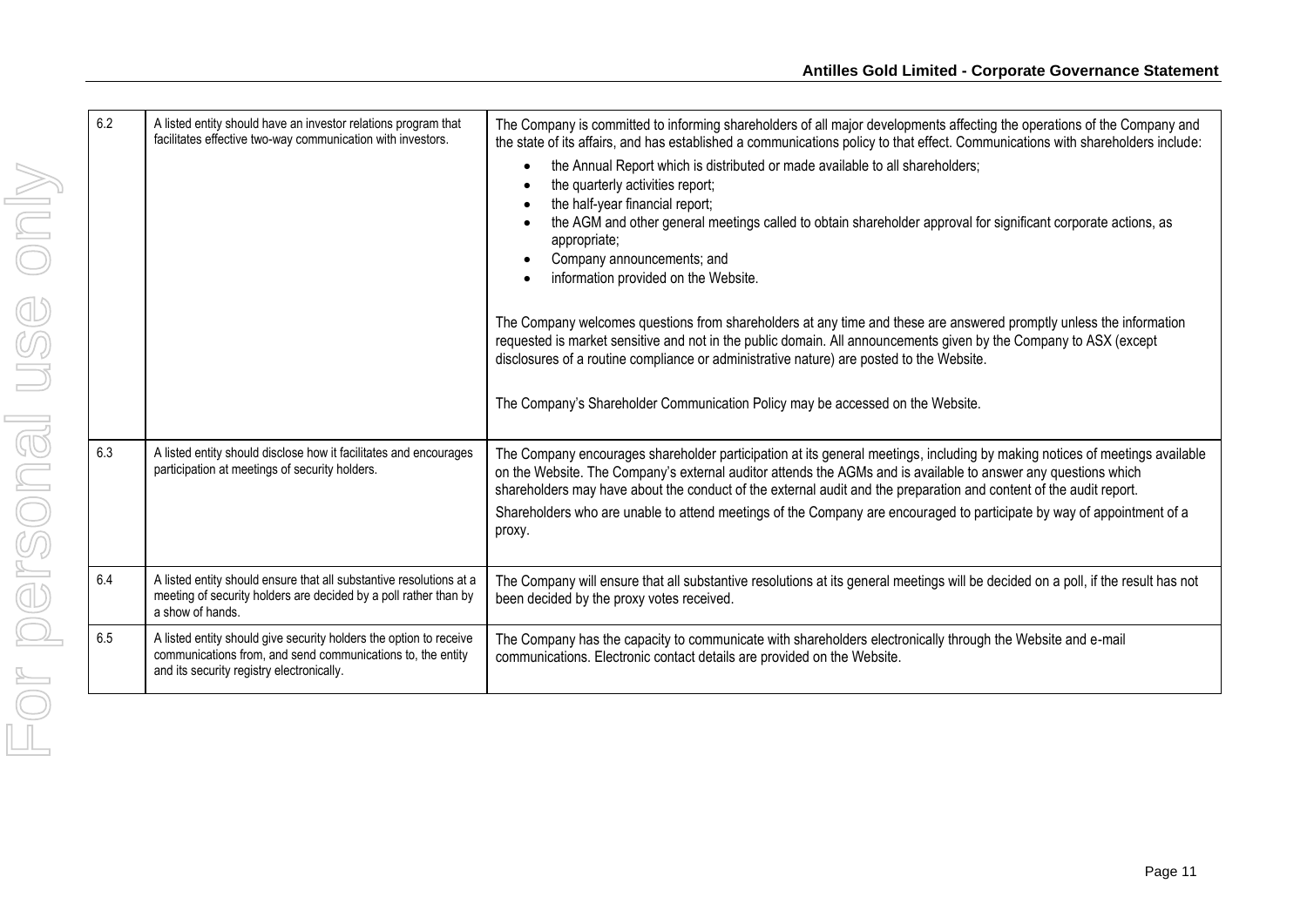|     | <b>PRINCIPLE 7 - RECOGNISE AND MANAGE RISK</b>                                                                                                                                                                                                                                                                                                                                                                                                                                                                                                               |                                                                                                                                                                                                                                                                                                                                                                                                                                                                                                                                                                                                                                                                                                                                                                                                                                                                                                                                                                                                                                                                                                                                                                                         |
|-----|--------------------------------------------------------------------------------------------------------------------------------------------------------------------------------------------------------------------------------------------------------------------------------------------------------------------------------------------------------------------------------------------------------------------------------------------------------------------------------------------------------------------------------------------------------------|-----------------------------------------------------------------------------------------------------------------------------------------------------------------------------------------------------------------------------------------------------------------------------------------------------------------------------------------------------------------------------------------------------------------------------------------------------------------------------------------------------------------------------------------------------------------------------------------------------------------------------------------------------------------------------------------------------------------------------------------------------------------------------------------------------------------------------------------------------------------------------------------------------------------------------------------------------------------------------------------------------------------------------------------------------------------------------------------------------------------------------------------------------------------------------------------|
| 7.1 | The board of a listed entity should:<br>have a committee or committees to oversee risk, each of<br>(a)<br>which:<br>has at least three members, a majority of whom are<br>(1)<br>independent directors; and<br>is chaired by an independent director,<br>(2)<br>and disclose:<br>the charter of the committee;<br>(3)<br>the members of the committee; and<br>(4)<br>as at the end of each reporting period, the number<br>(5)<br>of times the committee met throughout the period<br>and the individual attendances of the members at<br>those meetings; or | The Company has not established a separate Risk Committee.<br>Management determines the Company's risk profile and is responsible for overseeing and approving risk management strategy<br>and policies, internal compliance and internal control. The Board has adopted a Policy on Risk Management, Internal<br>Compliance and Control, which provides for:<br>establishing the Company's goals and objectives and implementing and monitoring strategies and policies to achieve<br>these goals and objectives;<br>continuously identifying and reacting to risks that might impact upon the achievement of the Company's goals and<br>objectives and monitoring the environment for emerging factors and trends that affect these risks;<br>formulating risk management strategies to manage identified risks and designing and implementing appropriate risk<br>management policies and internal controls; and<br>monitoring the performance of, and continuously improving the effectiveness of, risk management systems and<br>internal compliance and controls, including an ongoing assessment of the effectiveness of risk management and<br>internal compliance and control. |
|     | if it does not have a risk committee or committees that<br>(b)<br>satisfy (a) above, disclose that fact and the processes it<br>employs for overseeing the entity's risk management<br>framework.                                                                                                                                                                                                                                                                                                                                                            | The Policy on Risk Management, Internal Compliance and Control may be accessed on the Website.                                                                                                                                                                                                                                                                                                                                                                                                                                                                                                                                                                                                                                                                                                                                                                                                                                                                                                                                                                                                                                                                                          |
| 7.2 | The board or a committee of the board should:<br>review the entity's risk management framework at least<br>(a)<br>annually to satisfy itself that it continues to be sound and<br>that the entity is operating with due regard to the risk<br>appetite set by the board; and<br>disclose, in relation to each reporting period, whether<br>(b)<br>such a review has taken place.                                                                                                                                                                             | The responsibility for undertaking and assessing risk management and internal control effectiveness is delegated to<br>management. Management is required by the Board to report on the efficiency and effectiveness of risk management by, inter<br>alia, benchmarking the Company's performance against industry standards.<br>The Company's risk profile reflects both financial and non-financial factors, including material risks arising from pricing,<br>competitive position, currency movements, operational efficiency and investments in new projects. To mitigate these risks, the<br>Company has in place an experienced Board who hold, regular Board meetings and an Audit Committee which meets at least<br>bi-annually, six-monthly financial audits, rigorous appraisal of new investments and suitable advisors.<br>The Company's risk management framework has been regularly reviewed throughout the Reporting Period by the Board.                                                                                                                                                                                                                               |
| 7.3 | A listed entity should disclose:<br>if it has an internal audit function, how the function is<br>(a)<br>structured and what role it performs; or<br>if it does not have an internal audit function, that fact and<br>(b)<br>the processes it employs for evaluating and continually<br>improving the effectiveness of its governance, risk<br>management and internal control processes.                                                                                                                                                                     | The Company does not have a formal internal audit function. The Audit Committee monitors the need for an internal audit. The<br>Company's management periodically undertakes an internal review of financial systems and processes and where systems are<br>considered to require improvement, these systems are developed.                                                                                                                                                                                                                                                                                                                                                                                                                                                                                                                                                                                                                                                                                                                                                                                                                                                             |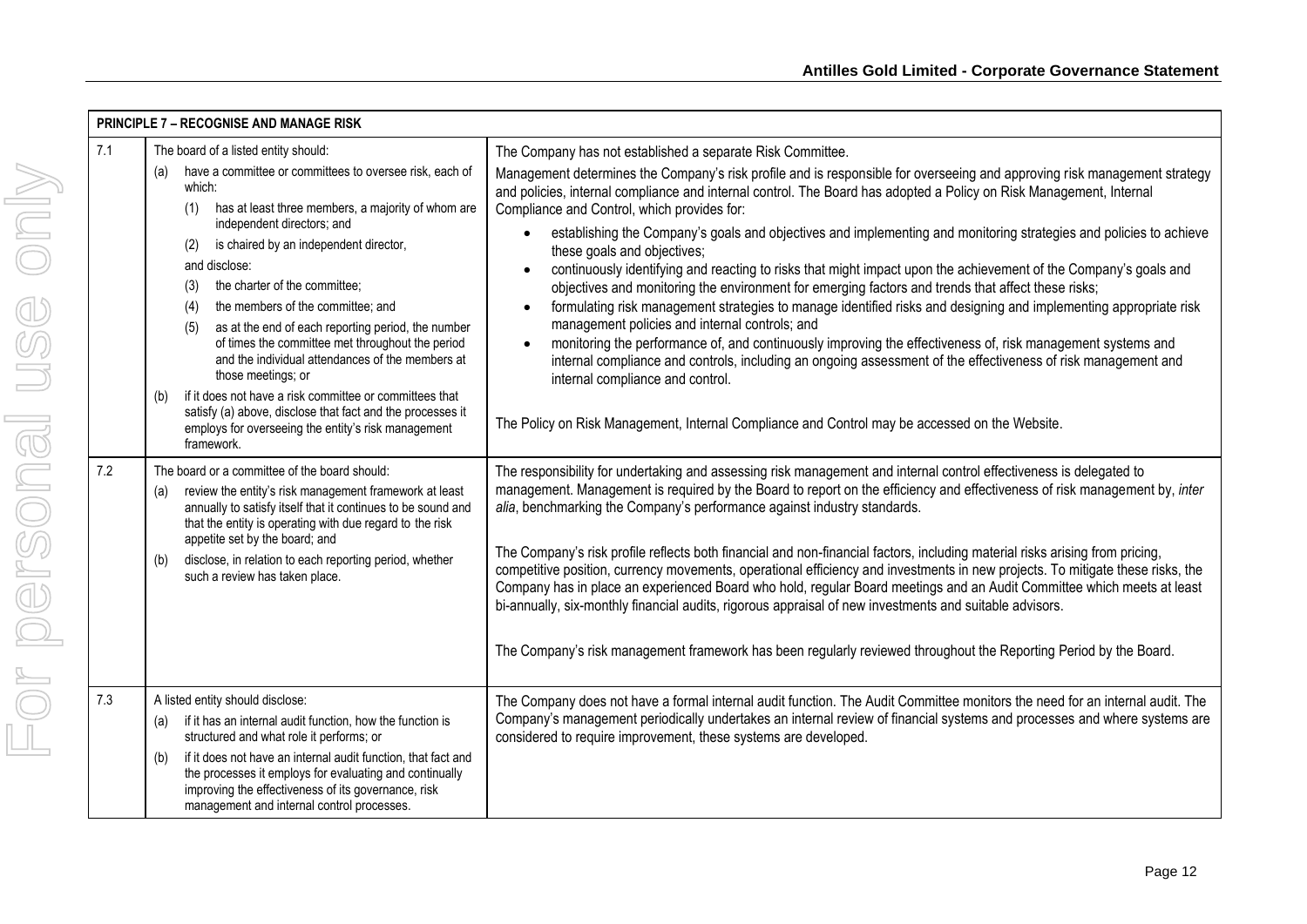| 7.4 | A listed entity should disclose whether it has any material<br>exposure to environmental or social risks and, if it does, how it<br>manages or intends to manage those risks.                                                                                                                                                                                                                                                                                                                                                                                                                                                                                                                                                                                                                                       | The Company, as a mineral exploration and production company, faces risks inherent in its activities, including economic,<br>environmental and social sustainability risks, which may have a material impact on the Company's ability to create value for<br>shareholders. Material business risks are described in the Operations Report in the Annual Report.<br>In relation to environmental risks, the Company closely monitors its exposure to such risk at its La Demajagua project in Cuba.<br>Management in Cuba also conduct regular meetings with members of the local community to ascertain and allay any concerns<br>the community may have in relation to the Company's operations.                                                                                                   |
|-----|---------------------------------------------------------------------------------------------------------------------------------------------------------------------------------------------------------------------------------------------------------------------------------------------------------------------------------------------------------------------------------------------------------------------------------------------------------------------------------------------------------------------------------------------------------------------------------------------------------------------------------------------------------------------------------------------------------------------------------------------------------------------------------------------------------------------|-----------------------------------------------------------------------------------------------------------------------------------------------------------------------------------------------------------------------------------------------------------------------------------------------------------------------------------------------------------------------------------------------------------------------------------------------------------------------------------------------------------------------------------------------------------------------------------------------------------------------------------------------------------------------------------------------------------------------------------------------------------------------------------------------------|
|     | <b>PRINCIPLE 8 - REMUNERATE FAIRLY AND RESPONSIBLY</b>                                                                                                                                                                                                                                                                                                                                                                                                                                                                                                                                                                                                                                                                                                                                                              |                                                                                                                                                                                                                                                                                                                                                                                                                                                                                                                                                                                                                                                                                                                                                                                                     |
| 8.1 | The board of a listed entity should:<br>have a remuneration committee which:<br>(a)<br>has at least three members, a majority of whom are<br>(1)<br>independent directors; and<br>is chaired by an independent director,<br>(2)<br>and disclose:<br>the charter of the committee;<br>(3)<br>the members of the committee; and<br>(4)<br>as at the end of each reporting period, the number<br>(5)<br>of times the committee met throughout the period<br>and the individual attendances of the members at<br>those meetings; or<br>if it does not have a remuneration committee, disclose<br>(b)<br>that fact and the processes it employs for setting the level<br>and composition of remuneration for directors and senior<br>executives and ensuring that such remuneration is<br>appropriate and not excessive. | The Board has not established a Remuneration Committee.<br>The Board considers that, given the size of the Company and its current level of activity, and since all Board members currently<br>participate in the discussion of policy matters, this function is more efficiently fulfilled by the full Board.<br>Despite the absence of a Remuneration Committee, the Board critically reviews the compensation arrangements for executive<br>and non-executive directors and senior executives. The Company's remuneration policies are reviewed at least annually by the<br>Board to ensure that the remuneration packages of senior executives properly reflect their duties and responsibilities and are<br>competitive in attracting, motivating and retaining people of the highest calibre. |
| 8.2 | A listed entity should separately disclose its policies and<br>practices regarding the remuneration of non-executive directors<br>and the remuneration of executive directors and other senior<br>executives.                                                                                                                                                                                                                                                                                                                                                                                                                                                                                                                                                                                                       | The remuneration for non-executive directors is fixed. Their remuneration does not include any performance-based<br>components and non-executive directors do not participate in any incentive plans or bonus schemes. The Company does not<br>have a retirement benefits scheme for non-executive directors.<br>Details of the Company's remuneration arrangements for non-executive directors, executive directors and senior executives,<br>including fee rates, are set out in the Remuneration Report in the Annual Report.                                                                                                                                                                                                                                                                    |